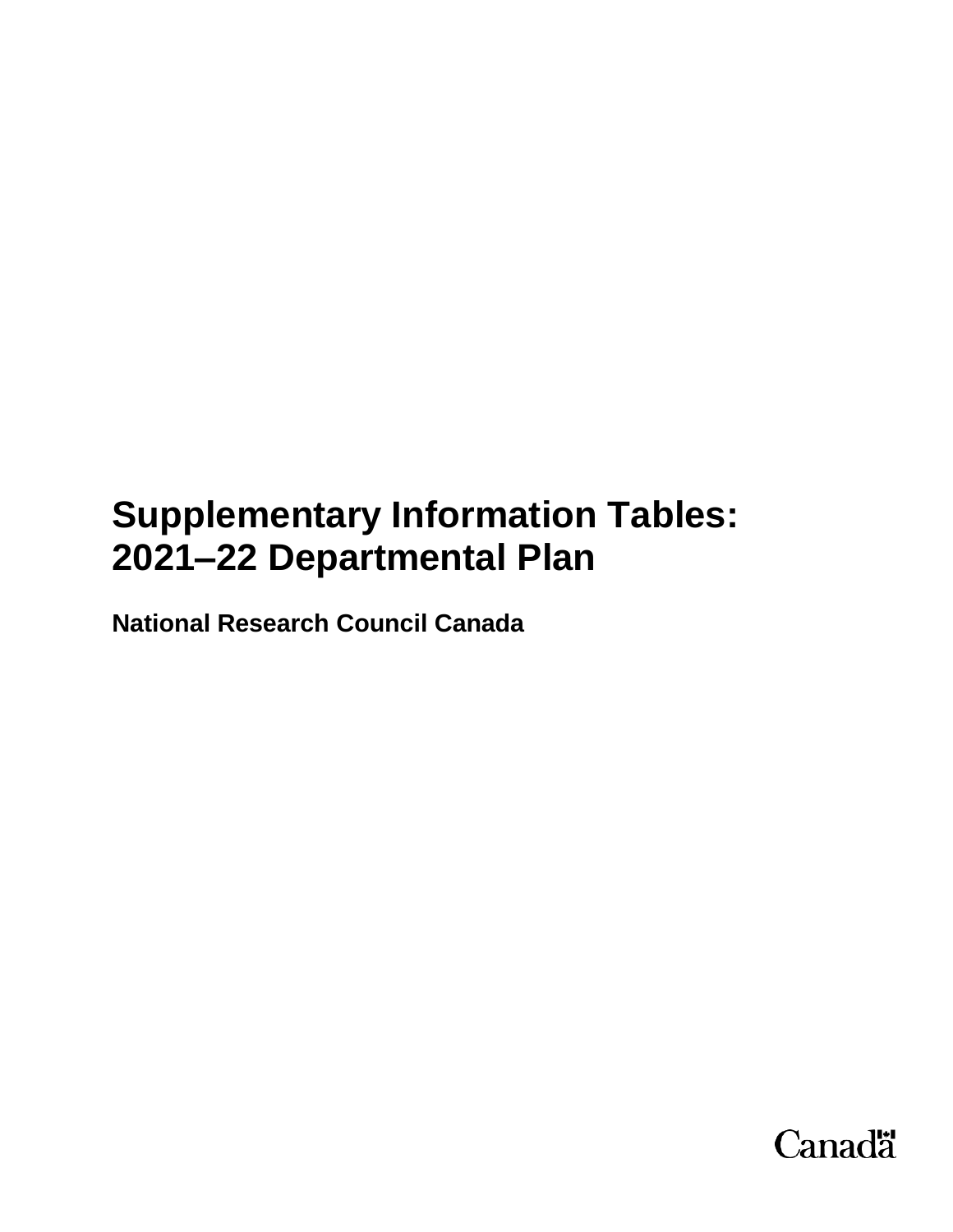# List of supplementary information tables for the 2021–22 Departmental Plan

| Assessed Contribution to the Bureau International des Poids et Mesures  1 |
|---------------------------------------------------------------------------|
| Collaborative Science, Technology and Innovation Program  3               |
|                                                                           |
|                                                                           |
|                                                                           |
| International Astronomical Observatories Program 11                       |
|                                                                           |
|                                                                           |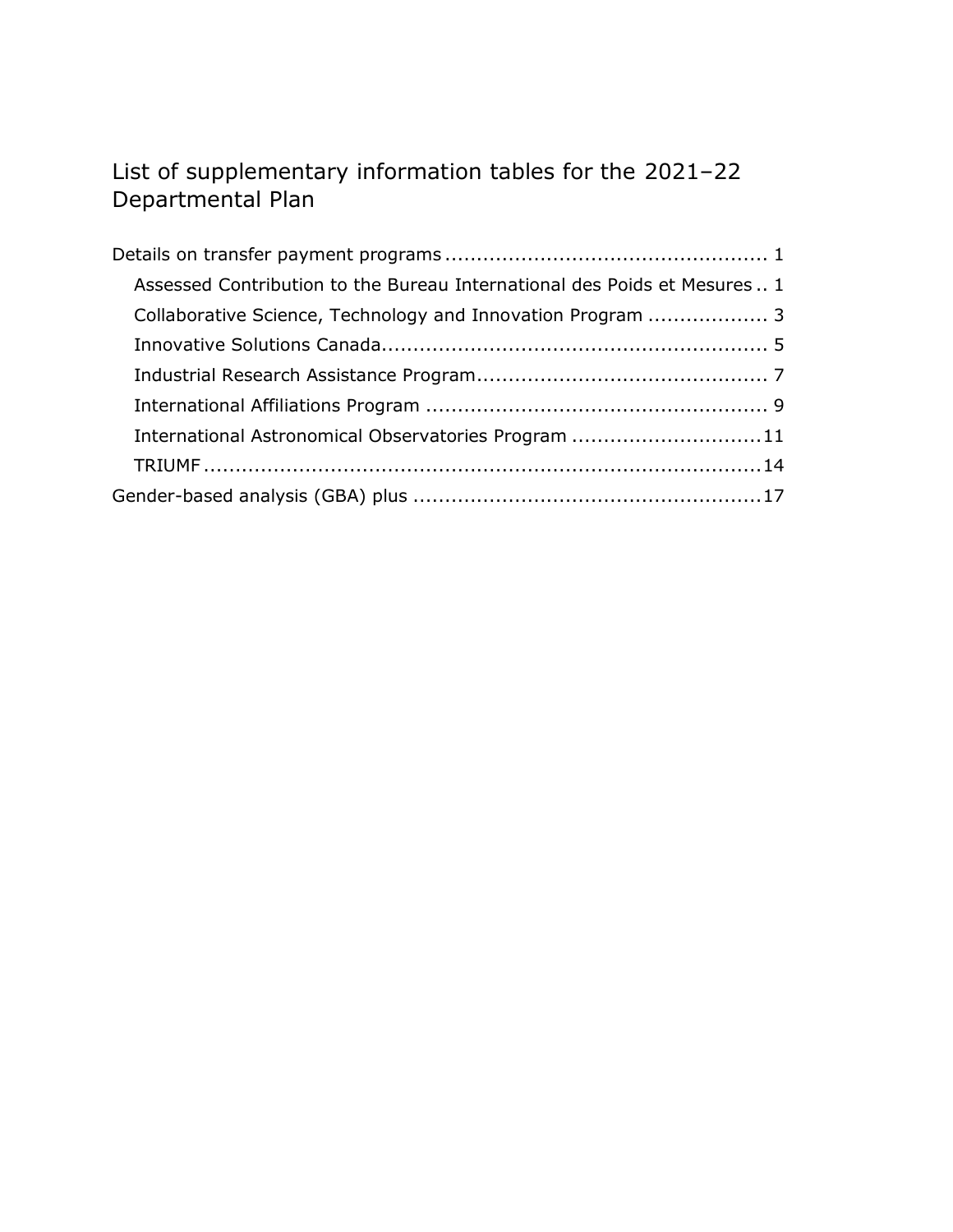# <span id="page-2-0"></span>Details on transfer payment programs

<span id="page-2-1"></span>3-year plan for Assessed Contribution to the Bureau International des Poids et Mesures (BIPM)

| <b>Start date</b>                                               | Canada signed the Metre Convention and became a member state of BIPM<br>in 1907                                                                                                                                                                                                                                                                                                                                           |
|-----------------------------------------------------------------|---------------------------------------------------------------------------------------------------------------------------------------------------------------------------------------------------------------------------------------------------------------------------------------------------------------------------------------------------------------------------------------------------------------------------|
| <b>End date</b>                                                 | Ongoing                                                                                                                                                                                                                                                                                                                                                                                                                   |
| <b>Type of transfer</b><br>payment                              | Contribution                                                                                                                                                                                                                                                                                                                                                                                                              |
| <b>Type of appropriation</b>                                    | <b>Estimates</b>                                                                                                                                                                                                                                                                                                                                                                                                          |
| <b>Fiscal year for terms</b><br>and conditions                  | 2018-19                                                                                                                                                                                                                                                                                                                                                                                                                   |
| <b>Link to departmental</b><br>result(s)                        | Scientific and technological knowledge advances<br>Innovative businesses grow<br>Evidence-based solutions inform decisions in Government priority areas                                                                                                                                                                                                                                                                   |
| <b>Link to the NRC's</b><br><b>Program Inventory</b>            | Core Responsibility: Science and Innovation<br>Metrology                                                                                                                                                                                                                                                                                                                                                                  |
| <b>Purpose and</b><br>objectives of transfer<br>payment program | By representing Canada on the international metrology stage through its<br>affiliation with the BIPM and associated regional metrology organization<br>Sistema Interamericana de Metrologia (SIM), the NRC is able to more<br>effectively and efficiently respond to its mandated responsibility for<br>maintenance of national measurement standards, as articulated in the NRC<br>Act and the Weights and Measures Act. |
| <b>Expected results</b>                                         | By maintaining international recognition in measurement science through its<br>interactions with the BIPM and SIM, the NRC can continue to provide<br>metrology research and services that help transform ideas into market-<br>ready technologies that benefit Canadian society, the economy and the<br>environment.                                                                                                     |
| <b>Fiscal year of last</b><br>completed evaluation              | $2015 - 16$                                                                                                                                                                                                                                                                                                                                                                                                               |
| <b>Decision following the</b><br>results of last<br>evaluation  | Continuation                                                                                                                                                                                                                                                                                                                                                                                                              |
| <b>Fiscal year of next</b><br>planned evaluation                | 2020-21                                                                                                                                                                                                                                                                                                                                                                                                                   |
| <b>General targeted</b><br>recipient groups                     | International organizations and foreign countries. Bureau international des<br>poids et mesures (BIPM) is an annual assessed contribution reflecting<br>Canada's status as a State Party to the Metre Convention Treaty since<br>1907.                                                                                                                                                                                    |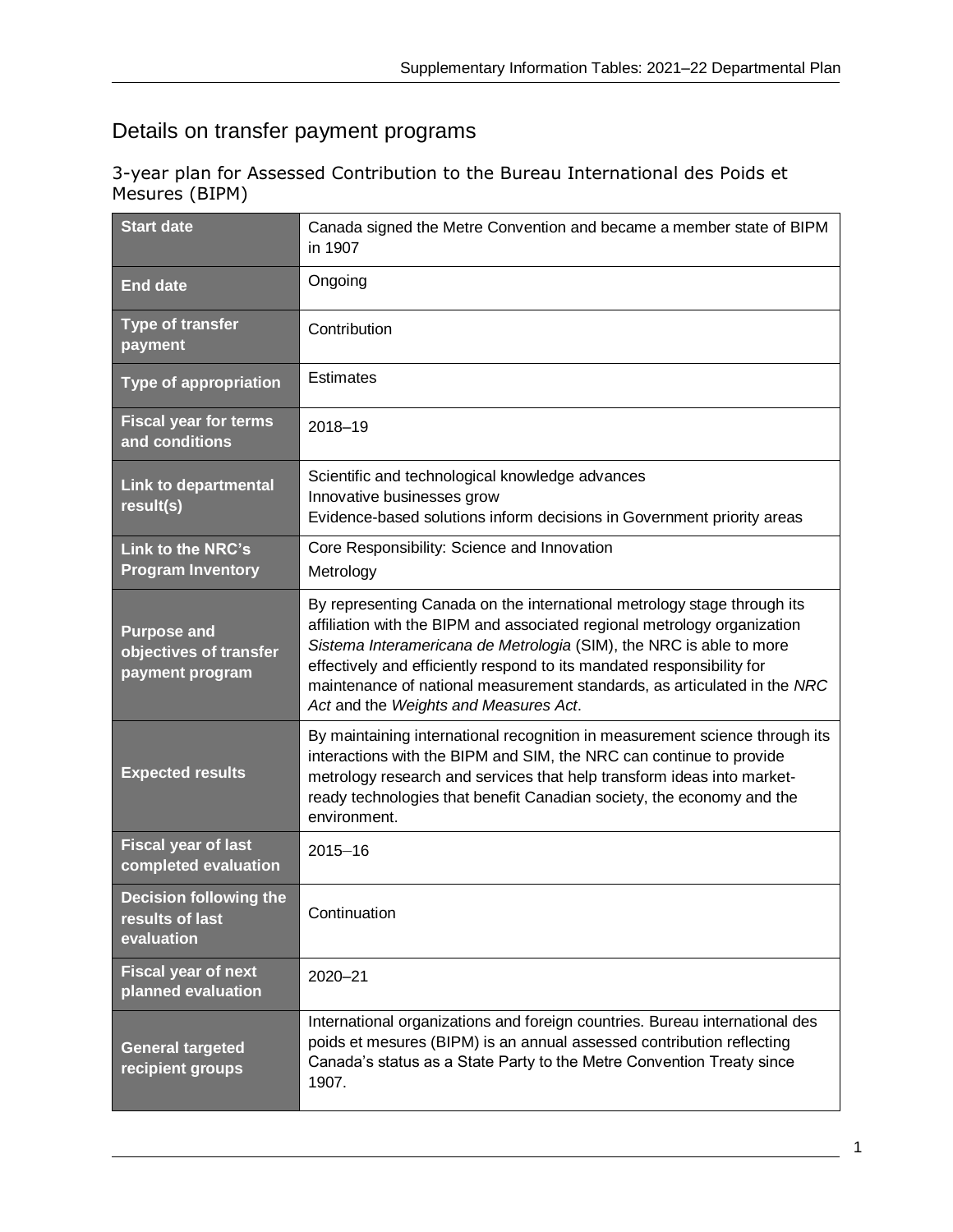| Initiatives to engage<br>applicants and | The NRC participates in the activities and meetings relative to the Bureau<br>international des poids et mesures and associated regional metrology<br>organization Sistema Interamericana de Metrologia (SIM). |
|-----------------------------------------|----------------------------------------------------------------------------------------------------------------------------------------------------------------------------------------------------------------|
| recipients                              | The NRC provides professional expertise and laboratory facilities required<br>to deliver its metrology program to achieve socio-economic impact for<br>Canadian citizens and businesses.                       |

| Type of transfer<br>payment    | $2020 - 21$<br>forecast<br>spending | $2021 - 22$<br>planned<br>spending | $2022 - 23$<br>planned<br>spending | $2023 - 24$<br>planned<br>spending |
|--------------------------------|-------------------------------------|------------------------------------|------------------------------------|------------------------------------|
| Total grants                   | -                                   | $\blacksquare$                     | ٠                                  |                                    |
| <b>Total contributions</b>     | 659,000                             | 659,000                            | 659,000                            | 659,000                            |
| <b>Total Transfer Payments</b> | 659,000                             | 659,000                            | 659,000                            | 659,000                            |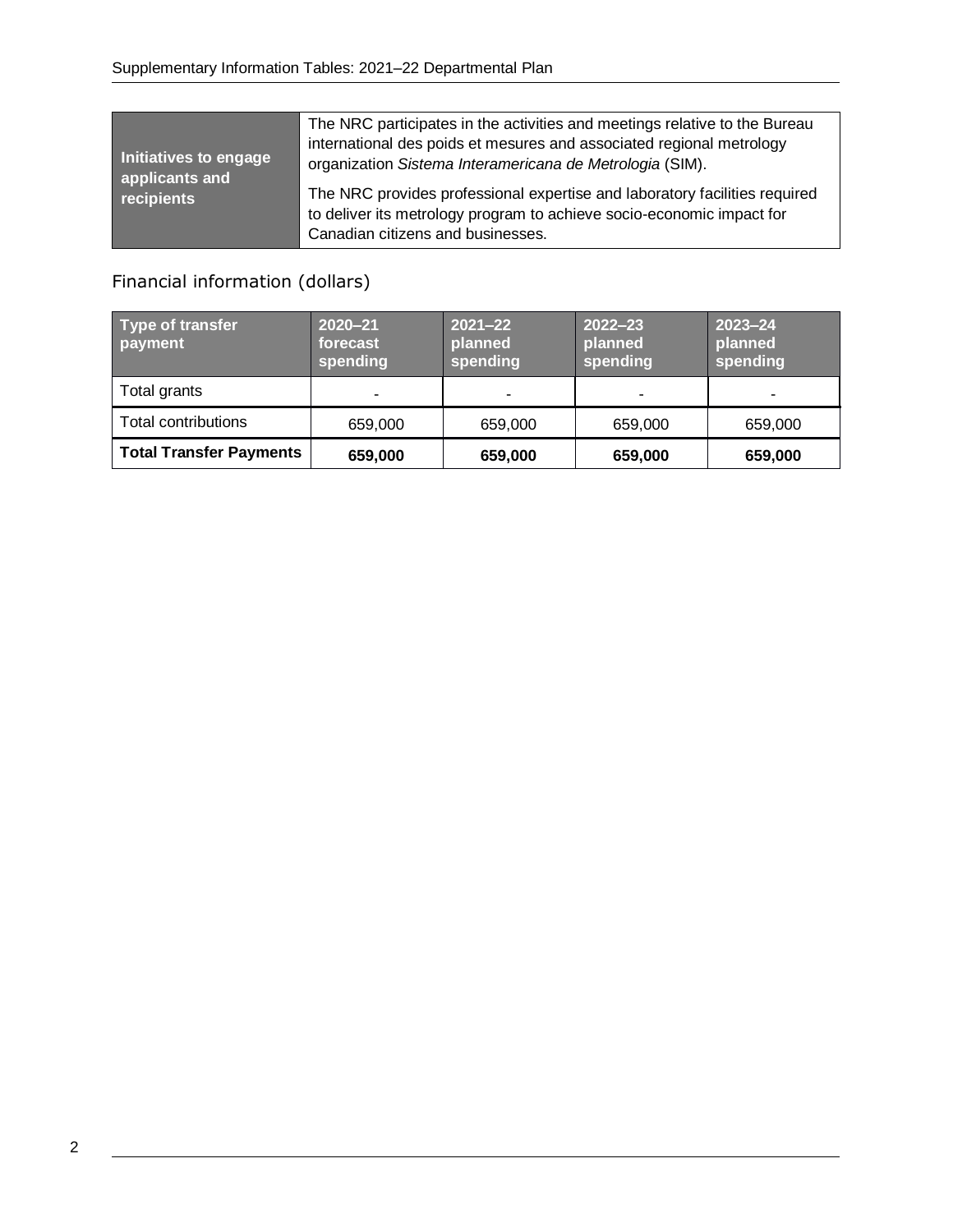| <b>Start date</b>                                               | April 1, 2018                                                                                                                                                                                                                                                                                                                                                                                                                                                                                                                                                                                                                                                                                                                                                                                                                                                                                                                                                                   |
|-----------------------------------------------------------------|---------------------------------------------------------------------------------------------------------------------------------------------------------------------------------------------------------------------------------------------------------------------------------------------------------------------------------------------------------------------------------------------------------------------------------------------------------------------------------------------------------------------------------------------------------------------------------------------------------------------------------------------------------------------------------------------------------------------------------------------------------------------------------------------------------------------------------------------------------------------------------------------------------------------------------------------------------------------------------|
| <b>End date</b>                                                 | Ongoing                                                                                                                                                                                                                                                                                                                                                                                                                                                                                                                                                                                                                                                                                                                                                                                                                                                                                                                                                                         |
| <b>Type of transfer</b><br>payment                              | <b>Grants &amp; Contributions</b>                                                                                                                                                                                                                                                                                                                                                                                                                                                                                                                                                                                                                                                                                                                                                                                                                                                                                                                                               |
| <b>Type of</b><br>appropriation                                 | <b>Estimates</b>                                                                                                                                                                                                                                                                                                                                                                                                                                                                                                                                                                                                                                                                                                                                                                                                                                                                                                                                                                |
| <b>Fiscal year for terms</b><br>and conditions                  | 2018-19                                                                                                                                                                                                                                                                                                                                                                                                                                                                                                                                                                                                                                                                                                                                                                                                                                                                                                                                                                         |
| <b>Link to departmental</b><br>result(s)                        | Scientific and technological knowledge advances<br>Innovative businesses grow<br>Evidence-based solutions inform decisions in Government priority areas                                                                                                                                                                                                                                                                                                                                                                                                                                                                                                                                                                                                                                                                                                                                                                                                                         |
| <b>Link to the NRC's</b><br><b>Program Inventory</b>            | Core Responsibility: Science and Innovation<br>Collaborative Science, Technology and Innovation Program                                                                                                                                                                                                                                                                                                                                                                                                                                                                                                                                                                                                                                                                                                                                                                                                                                                                         |
| <b>Purpose and</b><br>objectives of transfer<br>payment program | Provides grant and contribution funding for external collaborators with<br>complementary capabilities [e.g. small and medium-sized enterprises<br>(SMEs), post-secondary institutions and non-profit research organizations].<br>The program comprises 1) NRC Collaborative Research & Development<br>(R&D) initiatives - funding external collaborators working with NRC<br>researchers on projects that make up a series of large-scale collaborative<br>R&D programs in priority areas; 2) the Ideation Fund - funding external<br>collaborators working with NRC personnel to encourage, test and validate<br>transformative self-directed, exploratory research ideas; and 3) the Outreach<br>Initiative - funding to support conferences, workshops, symposia or other<br>outreach initiatives, in order to promote engagement of Canadians,<br>particularly those in under-represented groups, interested in Science,<br>Technology, Engineering and Mathematics (STEM). |
| <b>Expected results</b>                                         | Enable new and potentially disruptive technologies to be developed with<br>targeted recipient groups.<br>Strengthen collaborations across industry, academia and governmental levels<br>to address issues of national importance related to the Canadian economy<br>and quality of life, and to find solutions to some of Canada's serious public<br>policy challenges.<br>Create stronger innovation ecosystems in specific sectors currently<br>experiencing gaps.                                                                                                                                                                                                                                                                                                                                                                                                                                                                                                            |
| <b>Fiscal year of last</b><br>completed evaluation              | Not applicable (new program)                                                                                                                                                                                                                                                                                                                                                                                                                                                                                                                                                                                                                                                                                                                                                                                                                                                                                                                                                    |
| <b>Decision following</b><br>the results of last<br>evaluation  | Not applicable                                                                                                                                                                                                                                                                                                                                                                                                                                                                                                                                                                                                                                                                                                                                                                                                                                                                                                                                                                  |

<span id="page-4-0"></span>3-year plan for the Collaborative Science, Technology and Innovation Program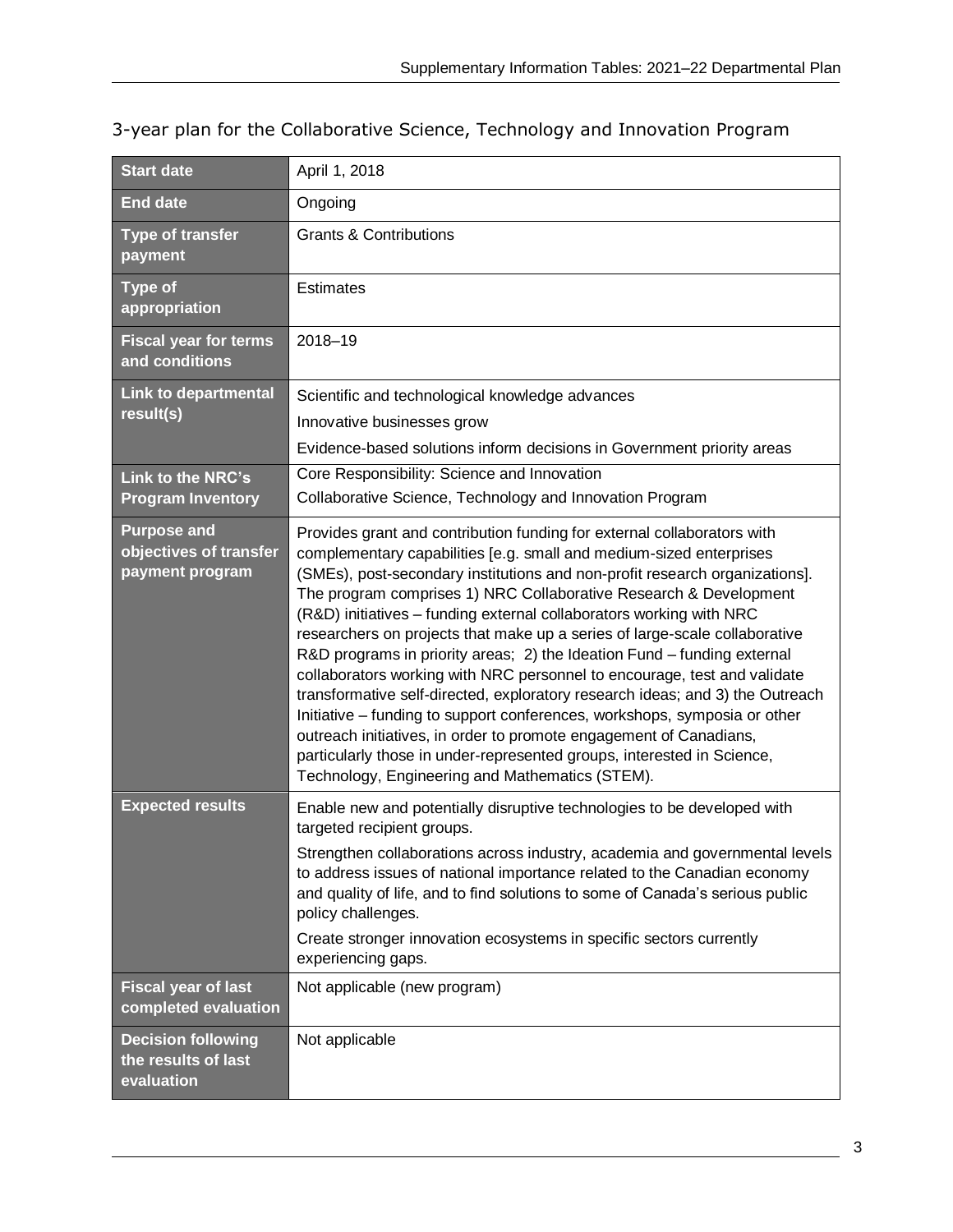| <b>Fiscal year of next</b><br>planned evaluation             | 2022-23 (five-year cycle)                                                                                                                                                                                                                                                                                                                                                                                                                                                                                                                                          |
|--------------------------------------------------------------|--------------------------------------------------------------------------------------------------------------------------------------------------------------------------------------------------------------------------------------------------------------------------------------------------------------------------------------------------------------------------------------------------------------------------------------------------------------------------------------------------------------------------------------------------------------------|
| <b>General targeted</b><br>recipient groups                  | Academic organizations, SMEs; Not-for-Profits; Canadian government<br>departments, agencies, crown corporations, research technology<br>organizations; international organizations; social enterprises; Indigenous<br>governments; individuals; non-Canadian recipients.                                                                                                                                                                                                                                                                                           |
| <b>Initiatives to engage</b><br>applicants and<br>recipients | During the Collaborative R&D program development phase, potential<br>collaborators, stakeholders and eligible recipients are invited by the NRC to<br>participate in designing the R&D focus as well as proposed projects intended<br>to achieve outcomes for each specific initiative. External researchers are then<br>invited to work with NRC researchers to develop team proposals to compete<br>for project funding. Projects are selected against criteria such as research<br>excellence, impact, collaborations, and feasibility/ probability of success. |
|                                                              | Collaborative R&D programs (i.e. four Challenge programs and five<br>Supercluster Support programs) launched in 2019, are moving into the next<br>phase of program life cycle where recipients are being engaged through open<br>calls for proposals and capabilities.                                                                                                                                                                                                                                                                                             |
|                                                              | For the Ideation Fund, annual open calls within the NRC are launched for<br>individuals or small teams to submit proposals to conduct exploratory<br>research with collaborators. Projects are being selected against criteria such<br>as: research excellence, innovation/creativity, deliverables, collaboration and<br>feasibility.                                                                                                                                                                                                                             |

| Type of transfer<br>payment    | $2020 - 21$<br>forecast<br>spending | $2021 - 22$<br>planned<br>spending | $2022 - 23$<br>planned<br>spending | $ 2023 - 24 $<br>planned<br>spending |
|--------------------------------|-------------------------------------|------------------------------------|------------------------------------|--------------------------------------|
| Total grants                   | 21,494,065                          | 24,000,000                         | 24,000,000                         | 24,000,000                           |
| <b>Total contributions</b>     | 15,361,545                          | 7,655,610                          | 2,700,000                          | 2,800,000                            |
| <b>Total Transfer Payments</b> | 36,855,610                          | 31,655,610                         | 26,700,000                         | 26,800,000                           |

The variance between planned spending for 2020-21 and future years is mainly due to the 2020-21 funding received for the Pandemic Response Challenge Program (\$5.0M) and the reprofile of 2018-19 lapse to future years (\$5.6M to 2020-21 and \$5.6M to 2021-22).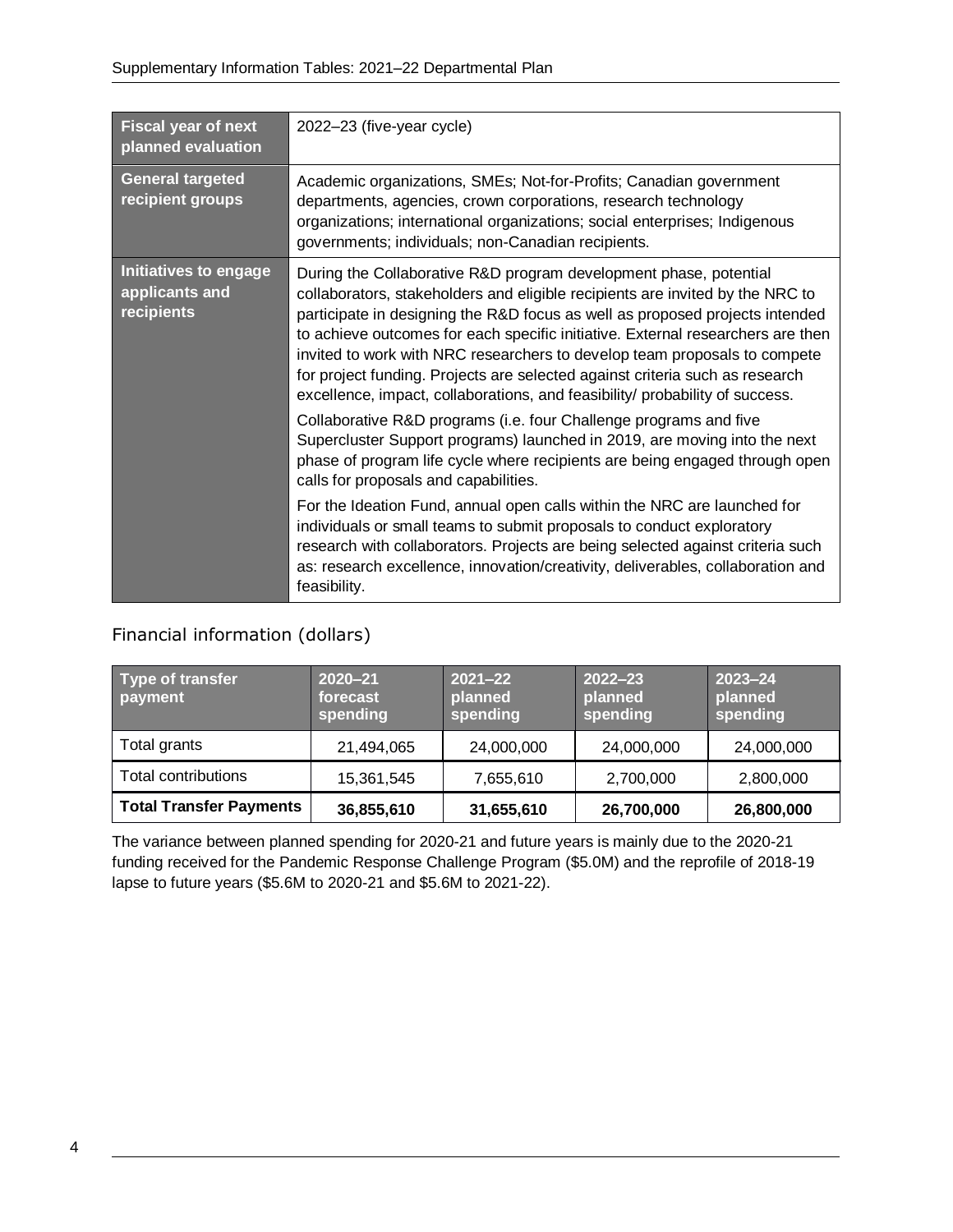| <b>Start date</b>                                               |                                                                                                                                                                                                                                                                                                                                                                                                                                                                                                                                                                                                                                                                                                                                                                                                                                                                                                                                                                                                                                     |  |
|-----------------------------------------------------------------|-------------------------------------------------------------------------------------------------------------------------------------------------------------------------------------------------------------------------------------------------------------------------------------------------------------------------------------------------------------------------------------------------------------------------------------------------------------------------------------------------------------------------------------------------------------------------------------------------------------------------------------------------------------------------------------------------------------------------------------------------------------------------------------------------------------------------------------------------------------------------------------------------------------------------------------------------------------------------------------------------------------------------------------|--|
|                                                                 | $2017 - 18$                                                                                                                                                                                                                                                                                                                                                                                                                                                                                                                                                                                                                                                                                                                                                                                                                                                                                                                                                                                                                         |  |
|                                                                 | The first NRC challenge posted in February 2018, to coincide with the<br>Program launch.                                                                                                                                                                                                                                                                                                                                                                                                                                                                                                                                                                                                                                                                                                                                                                                                                                                                                                                                            |  |
| <b>End date</b>                                                 | Ongoing                                                                                                                                                                                                                                                                                                                                                                                                                                                                                                                                                                                                                                                                                                                                                                                                                                                                                                                                                                                                                             |  |
| <b>Type of transfer</b><br>payment                              | <b>Grant and Procurement</b>                                                                                                                                                                                                                                                                                                                                                                                                                                                                                                                                                                                                                                                                                                                                                                                                                                                                                                                                                                                                        |  |
| <b>Type of appropriation</b>                                    | <b>Estimates</b>                                                                                                                                                                                                                                                                                                                                                                                                                                                                                                                                                                                                                                                                                                                                                                                                                                                                                                                                                                                                                    |  |
| <b>Fiscal year for terms</b><br>and conditions                  | The NRC received authority for the Innovation Science and Economic<br>Development (ISED) led Ts&Cs for Innovative Solutions Canada (ISC)<br>grants in 2017-18 (January 2018).                                                                                                                                                                                                                                                                                                                                                                                                                                                                                                                                                                                                                                                                                                                                                                                                                                                       |  |
| <b>Link to departmental</b><br>result(s)                        | ISC is an ISED-led program, with the NRC as one of twenty federal<br>departments mandated to participate. Program results will be reported by<br>ISED.                                                                                                                                                                                                                                                                                                                                                                                                                                                                                                                                                                                                                                                                                                                                                                                                                                                                              |  |
| <b>Link to the NRC's</b><br><b>Program Inventory</b>            | Within the NRC, this ISED-led program is administered by NRC IRAP.                                                                                                                                                                                                                                                                                                                                                                                                                                                                                                                                                                                                                                                                                                                                                                                                                                                                                                                                                                  |  |
| <b>Purpose and</b><br>objectives of transfer<br>payment program | ISC is a grant and procurement program that enables participating<br>departments and agencies to support the scale-up of Canadian small<br>businesses through early-stage, pre-commercial R&D. The Program<br>allocates a portion of departmental funding to:<br>• Fuel the development and adoption of technological innovation in<br>Canada.<br>• Grow Canadian companies through direct funding to support early stage,<br>pre-commercial R&D, late stage prototypes, and to accelerate<br>commercialization.<br>• Encourage procurement from companies led by under-represented<br>groups, such as women, Indigenous, youth, disabled individuals,<br>LGBTQ+ and others.<br>• Foster greater industry-research collaboration through the release of<br>challenges for solutions that address key Government of Canada<br>priorities.<br>• Provide federal departments and agencies with opportunities to develop<br>new capabilities to meet their research and development needs and<br>thereby advance government priorities. |  |
| <b>Expected results</b>                                         | The expected results of the ISC Program are aligned with the priorities of<br>the Innovation Skills Plan (ISC) to grow domestic small businesses in the<br>innovation economy and deliver on three key areas for action:<br>. People and Skills: This program will help build a culture of innovation in<br>Canada, where Canadians see opportunity to take smart risks and<br>embark upon the paths of discovery that lead to entrepreneurship and<br>inclusive growth. ISC will help increase the number of science and<br>technology-related jobs in the Canadian economy by allowing small<br>Canadian businesses greater access to government procurement, which<br>can develop and grow the expertise of scientists, engineers, and business<br>people, create high-quality jobs and retain talent in the country.                                                                                                                                                                                                            |  |

# <span id="page-6-0"></span>3-year plan for Innovative Solutions Canada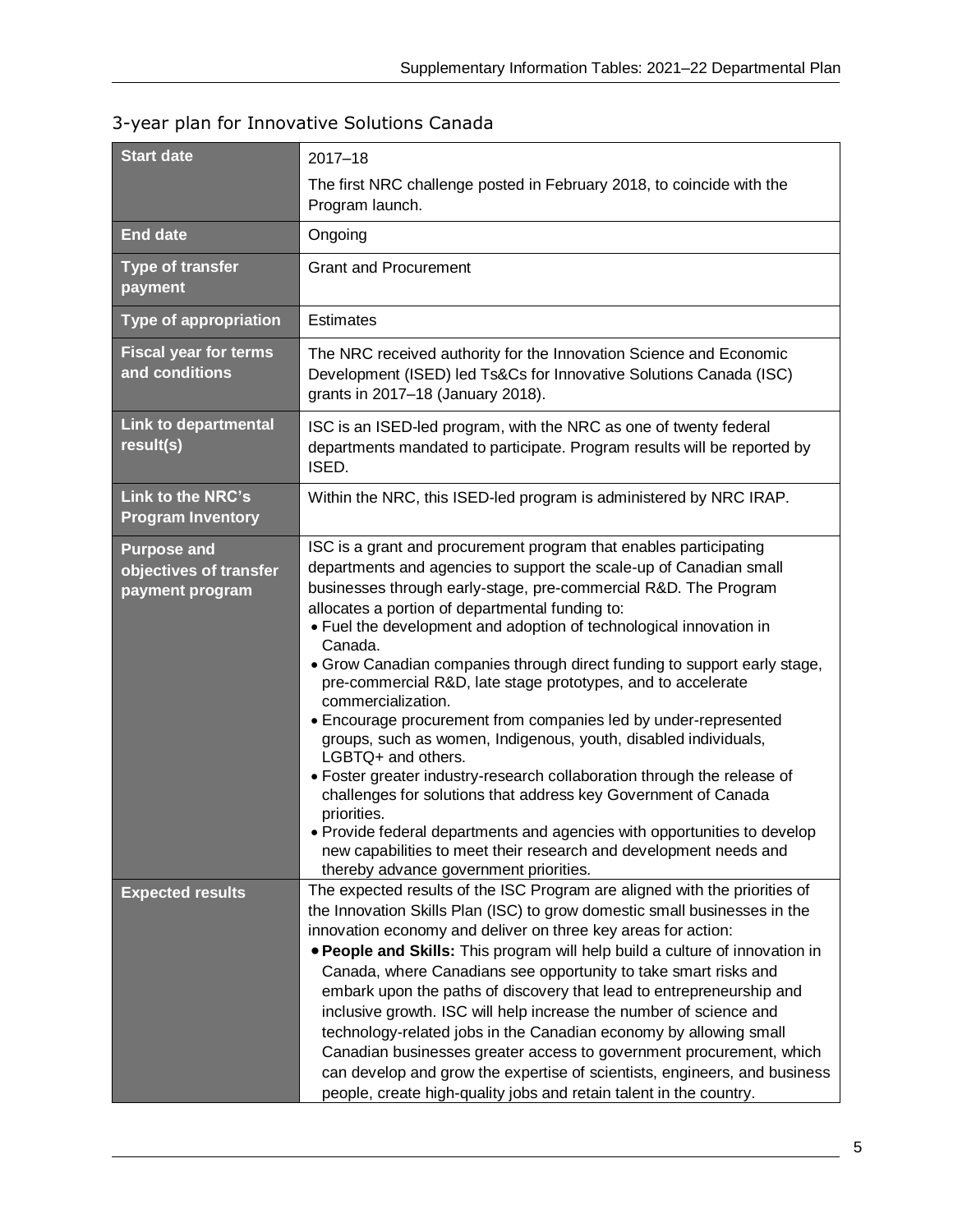|                                                                | . Research, Technology, Commercialization: The ISC program offers<br>small businesses the opportunity to find customers who are willing to<br>design, develop, test and adopt their innovations; willing to support R&D<br>and understand how collaboration helps advance and bring leading-edge<br>technologies to market. As a result, the ISC will support the ISP by<br>increasing the value spent on business-led R&D, as well as, increasing<br>the number of research collaborations between industry and with<br>research institutes.<br>. Companies, Investment, Scale-Up and Clean Growth: The ISC<br>program will offer opportunities for Canadian companies to grow<br>domestically, provide wins, and gain experience to compete<br>internationally. By being a marquee customer through ISC, the<br>government will be supporting companies by increasing the number of<br>firms achieving high growth and increasing the dynamism of the Canadian<br>economy. |
|----------------------------------------------------------------|------------------------------------------------------------------------------------------------------------------------------------------------------------------------------------------------------------------------------------------------------------------------------------------------------------------------------------------------------------------------------------------------------------------------------------------------------------------------------------------------------------------------------------------------------------------------------------------------------------------------------------------------------------------------------------------------------------------------------------------------------------------------------------------------------------------------------------------------------------------------------------------------------------------------------------------------------------------------------|
| <b>Fiscal year of last</b><br>completed evaluation             | Not applicable                                                                                                                                                                                                                                                                                                                                                                                                                                                                                                                                                                                                                                                                                                                                                                                                                                                                                                                                                               |
| <b>Decision following the</b><br>results of last<br>evaluation | Not applicable                                                                                                                                                                                                                                                                                                                                                                                                                                                                                                                                                                                                                                                                                                                                                                                                                                                                                                                                                               |
| <b>Fiscal year of next</b><br>planned evaluation               | No firm date has been set for the first ISC program evaluation. ISED plans<br>to lead an internal review of ISC in March 2020.                                                                                                                                                                                                                                                                                                                                                                                                                                                                                                                                                                                                                                                                                                                                                                                                                                               |
| <b>General targeted</b><br>recipient groups                    | <b>SMEs</b>                                                                                                                                                                                                                                                                                                                                                                                                                                                                                                                                                                                                                                                                                                                                                                                                                                                                                                                                                                  |
| <b>Initiatives to engage</b><br>applicants and<br>recipients   | As one of 20 participating federal government departments, the NRC<br>submits challenges to ISED for posting. NRC IRAP works with NRC<br>Research, branch and IRAP Leads to:<br>Define and draft challenges for posting.<br>$\bullet$<br>Assess and select proposals for funding.<br>$\bullet$<br>Engage clients by developing and managing grants or contracts for<br>$\bullet$<br>proof of concept to prototype development.                                                                                                                                                                                                                                                                                                                                                                                                                                                                                                                                               |

| Type of transfer payment       | $2020 - 21$<br>forecast<br>spending | $2021 - 22$<br>planned<br>spending | $2022 - 23$<br>planned<br>spending | $2023 - 24$<br>planned<br>spending |
|--------------------------------|-------------------------------------|------------------------------------|------------------------------------|------------------------------------|
| Total grants                   | 20,500,000                          | 14,600,000                         | 5,500,000                          | 5,500,000                          |
| Total contributions            | ۰                                   |                                    | -                                  | ۰                                  |
| <b>Total Transfer Payments</b> | 20,500,000                          | 14,600,000                         | 5,500,000                          | 5,500,000                          |

The variance between planned spending for 2020-21 and future years is mainly due to the funding related to the NRC response to COVID-19 (\$15.0M in 2020-21 and \$9.1M in 2021-22) as well as an internal reallocation (\$5.5M per year starting in 2021-22 from NRC IRAP).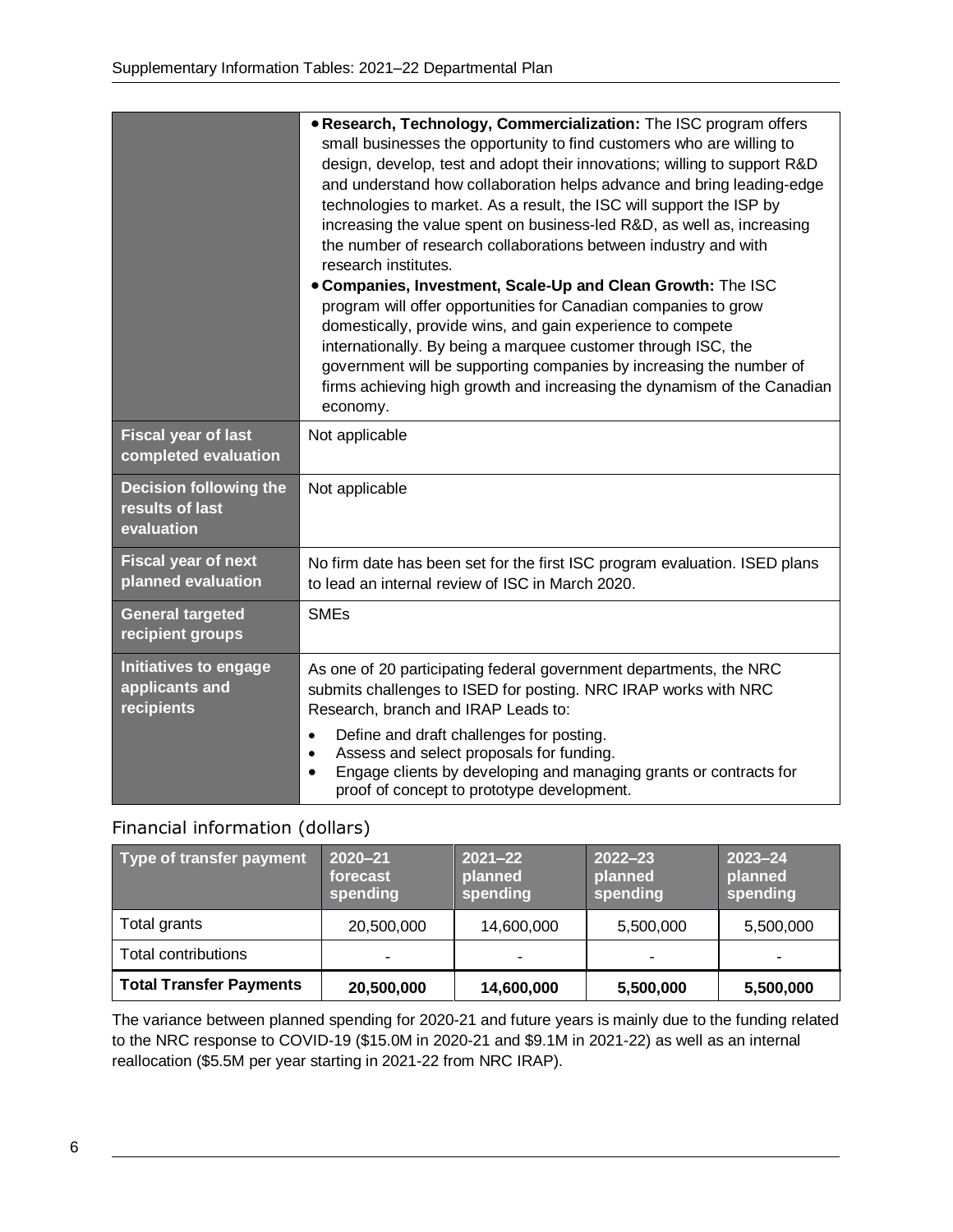| <b>Start date</b>                                               | September 1, 2018 (T&Cs renewal date; original start date: April 1, 1965)                                                                                                                                                                                                                                                                                                                                                                                                                                                                                                                                                        |
|-----------------------------------------------------------------|----------------------------------------------------------------------------------------------------------------------------------------------------------------------------------------------------------------------------------------------------------------------------------------------------------------------------------------------------------------------------------------------------------------------------------------------------------------------------------------------------------------------------------------------------------------------------------------------------------------------------------|
| <b>End date</b>                                                 | Ongoing                                                                                                                                                                                                                                                                                                                                                                                                                                                                                                                                                                                                                          |
| <b>Type of transfer</b><br>payment                              | Contribution                                                                                                                                                                                                                                                                                                                                                                                                                                                                                                                                                                                                                     |
| <b>Type of appropriation</b>                                    | <b>Estimates</b>                                                                                                                                                                                                                                                                                                                                                                                                                                                                                                                                                                                                                 |
| <b>Fiscal year for terms</b><br>and conditions                  | 2018-19                                                                                                                                                                                                                                                                                                                                                                                                                                                                                                                                                                                                                          |
| Link to departmental                                            | Scientific and technological knowledge advances                                                                                                                                                                                                                                                                                                                                                                                                                                                                                                                                                                                  |
| result(s)                                                       | Innovative businesses grow                                                                                                                                                                                                                                                                                                                                                                                                                                                                                                                                                                                                       |
|                                                                 | Evidence-based solutions inform decisions in Government priority areas                                                                                                                                                                                                                                                                                                                                                                                                                                                                                                                                                           |
| Link to the NRC's                                               | Core Responsibility: Science and Innovation                                                                                                                                                                                                                                                                                                                                                                                                                                                                                                                                                                                      |
| <b>Program Inventory</b>                                        | Program: NRC Industrial Research Assistance Program (NRC IRAP)                                                                                                                                                                                                                                                                                                                                                                                                                                                                                                                                                                   |
| <b>Purpose and</b><br>objectives of transfer<br>payment program | The program contributes to the growth and prosperity of Canadian SMEs by<br>stimulating innovation, adoption and/or commercialization of technology-based<br>products, services, or processes in Canada. This is done through: 1) technical<br>and related business advice and networking facilitated by a cross-Canada<br>network of field professional staff; 2) cost-shared merit-based contributions;<br>and 3) contributions supporting employment of post-secondary graduates.<br>[This program has the following streams: Contributions to Firms; Contributions<br>to Organizations; and Youth Employment Program (YEP)]. |
|                                                                 | NRC IRAP supports the placement of graduates in SMEs through its<br>participation in the delivery of YEP sponsored by Employment and Social<br>Development Canada's Youth Employment and Skills Strategy (YESS).<br>Recipients are not required to repay funds obtained under this transfer<br>payment program.                                                                                                                                                                                                                                                                                                                  |
| <b>Expected results</b>                                         | • Stimulation of innovation in SMEs in Canada.<br>• Post pandemic recovery and growth of innovative SMEs and creation of<br>wealth for Canada<br>See the Main portion of the NRC's Departmental Plan for additional plans<br>pertaining to NRC IRAP.                                                                                                                                                                                                                                                                                                                                                                             |
| <b>Fiscal year of last</b><br>completed evaluation              | $2017 - 18$                                                                                                                                                                                                                                                                                                                                                                                                                                                                                                                                                                                                                      |
| <b>Decision following</b><br>the results of last<br>evaluation  | Continuation                                                                                                                                                                                                                                                                                                                                                                                                                                                                                                                                                                                                                     |
| <b>Fiscal year of next</b><br>planned evaluation                | $2021 - 22$                                                                                                                                                                                                                                                                                                                                                                                                                                                                                                                                                                                                                      |

<span id="page-8-0"></span>3-year plan for the NRC Industrial Research Assistance Program (NRC IRAP)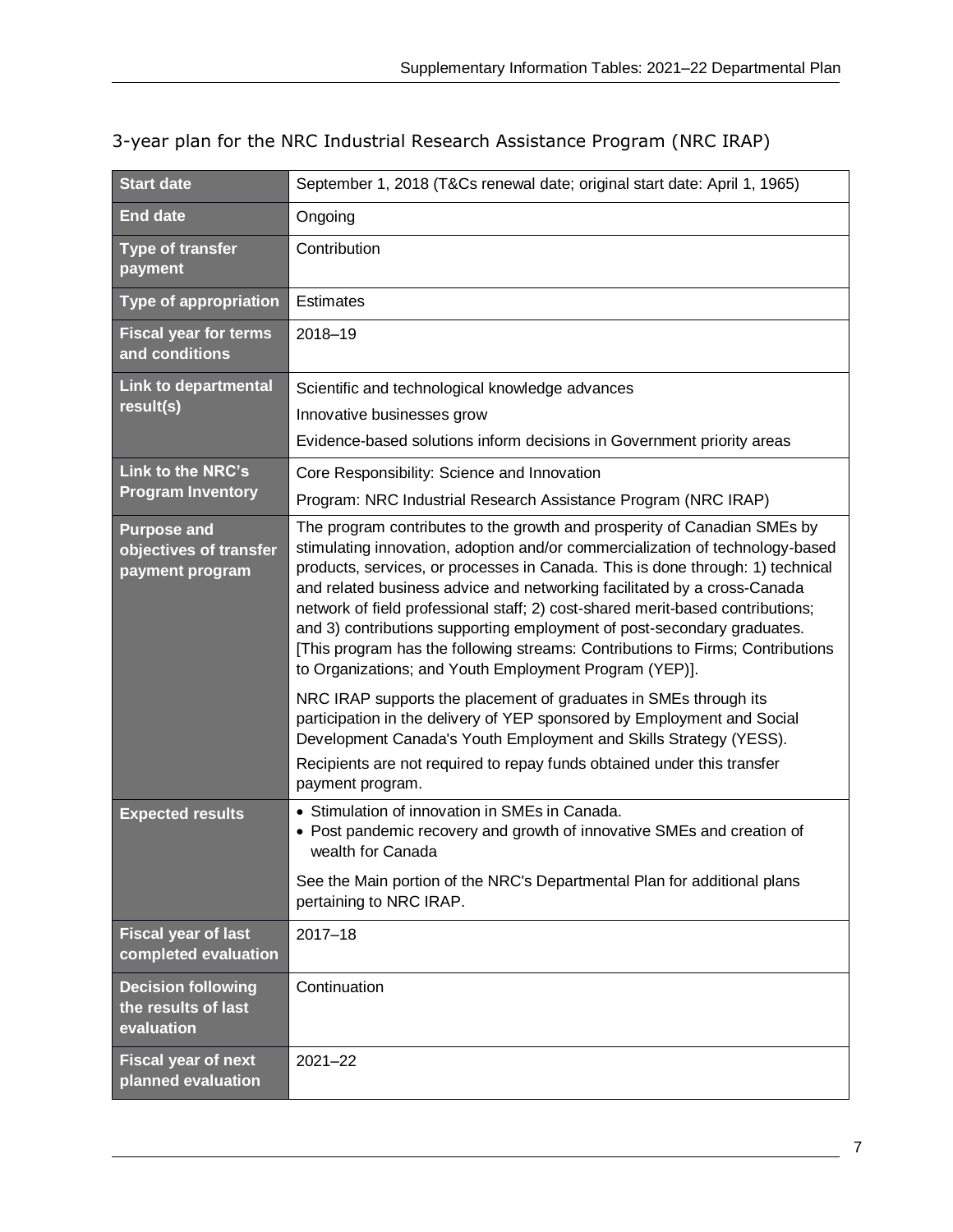| <b>General targeted</b><br>recipient groups           | Industry-related — For-profit businesses (SMEs) and Non-profit Organizations                                                                                                                                                                                                                                                                                                                                                                                                                                     |
|-------------------------------------------------------|------------------------------------------------------------------------------------------------------------------------------------------------------------------------------------------------------------------------------------------------------------------------------------------------------------------------------------------------------------------------------------------------------------------------------------------------------------------------------------------------------------------|
| Initiatives to engage<br>applicants and<br>recipients | NRC IRAP is a national program managed on a regional basis with over 265<br>Industrial Technology Advisors (ITAs) located in 110 points of service across<br>the country, who provide customized advice to growth oriented technologically<br>innovative SMEs. ITAs engage with firms over a period of time, creating a plan<br>to work with the firm to support their plans for innovation and growth. Supports<br>may be in the form of advisory services and/or financial support for innovative<br>projects. |
|                                                       | At the end of their funded project, recipients are required to complete an online<br>Post-Project Report. This assessment captures information on the recipient's<br>experience with NRC IRAP and, along with published service standards, is<br>used by the program to develop continuous program improvements.                                                                                                                                                                                                 |
|                                                       | NRC IRAP has an Advisory Board composed of 10 to 12 members from the<br>industry sector and industry associations. This Board provides advice to NRC<br>IRAP management and brings an external perspective on the strategic<br>direction and management of the program.                                                                                                                                                                                                                                          |
|                                                       | NRC IRAP is actively engaged with Treasury Board Secretariat (TBS) Grants<br>and Contributions Reform. Participation in workshops and constant alignment<br>with recent TBS policy and guidelines has enabled the program to steadily<br>move toward principles such as a Recipient Engagement Strategy and Policy<br>on Service and Digital.                                                                                                                                                                    |

| Type of transfer<br>payment              | 2020-21 forecast<br>spending | $2021 - 22$<br>planned<br>spending | $2022 - 23$<br>planned<br>spending | $2023 - 24$<br>planned<br>spending |
|------------------------------------------|------------------------------|------------------------------------|------------------------------------|------------------------------------|
| Total grants                             |                              | -                                  |                                    |                                    |
| <b>Total contributions</b>               | 791,664,641                  | 379,514,000                        | 314,514,000                        | 304,514,000                        |
| <b>Total Transfer</b><br><b>Payments</b> | 791,664,641                  | 379,514,000                        | 314,514,000                        | 304,514,000                        |

The variance between planned spending for 2020-21 and future years is mainly due to the funding related to the NRC response to COVID-19. In 2020-21, NRC received \$405.2M related to the Innovation Assistance Program to support early stage SMEs, \$150.0M over 3 years (\$65.0M in 2020-21, \$75.0M in 2021-22 and \$10.0M in 2022-23) to support SMEs that are in the early stages of COVID-19 vaccine and therapeutic development and \$15.0M related to the Youth Employment and Skills Strategy in 2020-21. In addition to the COVID-19 response funding, NRC IRAP received an additional \$2.0M in 2020-21 from Global Affairs Canada for the support of the Eureka program in response to COVID-19. Starting in 2021- 22, NRC IRAP will also transfer \$5.5M annually to the Innovative Solutions Canada Program.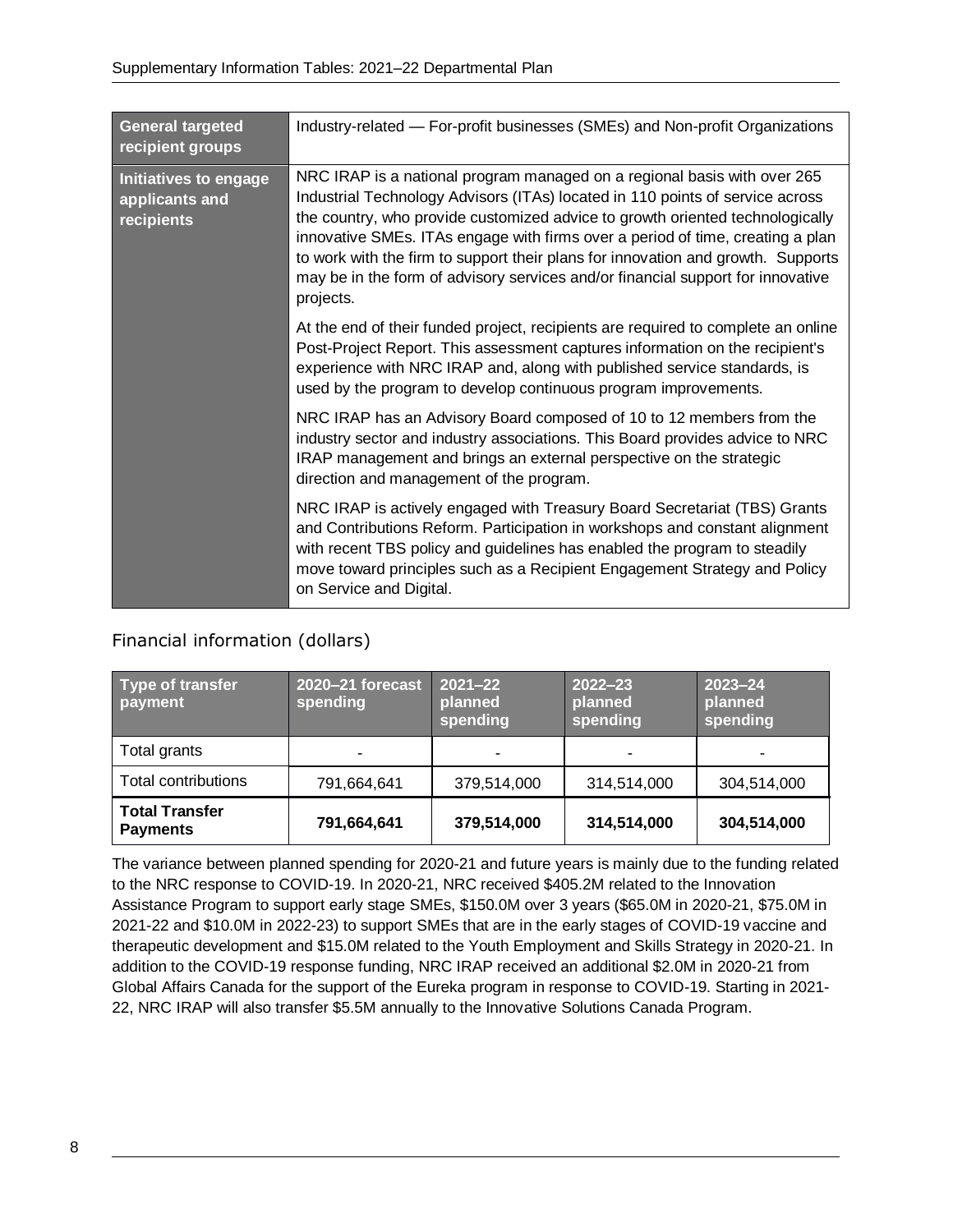| <b>Start date</b>                                               | 1958                                                                                                                                                                                                                                                                                                                                                                                                                                                                                                                                                                                                                                                                                                                                                                      |
|-----------------------------------------------------------------|---------------------------------------------------------------------------------------------------------------------------------------------------------------------------------------------------------------------------------------------------------------------------------------------------------------------------------------------------------------------------------------------------------------------------------------------------------------------------------------------------------------------------------------------------------------------------------------------------------------------------------------------------------------------------------------------------------------------------------------------------------------------------|
| <b>End date</b>                                                 | Ongoing                                                                                                                                                                                                                                                                                                                                                                                                                                                                                                                                                                                                                                                                                                                                                                   |
| <b>Type of transfer</b><br>payment                              | Grant                                                                                                                                                                                                                                                                                                                                                                                                                                                                                                                                                                                                                                                                                                                                                                     |
| <b>Type of appropriation</b>                                    | <b>Estimates</b>                                                                                                                                                                                                                                                                                                                                                                                                                                                                                                                                                                                                                                                                                                                                                          |
| <b>Fiscal year for terms</b><br>and conditions                  | $2011 - 12$                                                                                                                                                                                                                                                                                                                                                                                                                                                                                                                                                                                                                                                                                                                                                               |
| Link to departmental<br>result(s)                               | Scientific and technological knowledge advances                                                                                                                                                                                                                                                                                                                                                                                                                                                                                                                                                                                                                                                                                                                           |
| <b>Link to the NRC's</b><br><b>Program Inventory</b>            | Core Responsibility: Science and Innovation<br><b>International Affiliations</b>                                                                                                                                                                                                                                                                                                                                                                                                                                                                                                                                                                                                                                                                                          |
| <b>Purpose and</b><br>objectives of transfer<br>payment program | Canada's membership in international science and technology (S&T)<br>organizations promotes international market-oriented research and<br>innovation, networking, advocacy, leadership and benchmarking<br>opportunities as well as access to research and benchmarking possibilities,<br>enabling Canadian science, technology, and industry to remain competitive.                                                                                                                                                                                                                                                                                                                                                                                                      |
| <b>Expected results</b>                                         | Enhance Canada and the NRC's international visibility and Canada's<br>$\bullet$<br>reputation as a global leader in science, technology and innovation<br>(STI).<br>Enhance Canadian influence and reputation as a global leader through<br>٠<br>contributions to interdisciplinary science-based global policy making.<br>Contribute to Canadian STI leader development via opportunities for<br>$\bullet$<br>leadership development and leadership opportunities in supported<br>organizations and International Science Council including implementing<br>EDI approaches.<br>Supporting Canadian excellence and competitiveness and increasing<br>$\bullet$<br>market-oriented innovation opportunities to Canadian SMEs and export<br>growth via global value chains. |
| <b>Fiscal year of last</b><br>completed evaluation              | 2015-16                                                                                                                                                                                                                                                                                                                                                                                                                                                                                                                                                                                                                                                                                                                                                                   |
| <b>Decision following the</b><br>results of last<br>evaluation  | Continuation                                                                                                                                                                                                                                                                                                                                                                                                                                                                                                                                                                                                                                                                                                                                                              |
| <b>Fiscal year of next</b><br>planned evaluation                | 2020-21                                                                                                                                                                                                                                                                                                                                                                                                                                                                                                                                                                                                                                                                                                                                                                   |
| <b>General targeted</b><br>recipient groups                     | International organizations and foreign countries. (Foreign recipients which<br>are international S&T organizations having two or more states as members.                                                                                                                                                                                                                                                                                                                                                                                                                                                                                                                                                                                                                 |

## <span id="page-10-0"></span>3-year plan for International Affiliations Program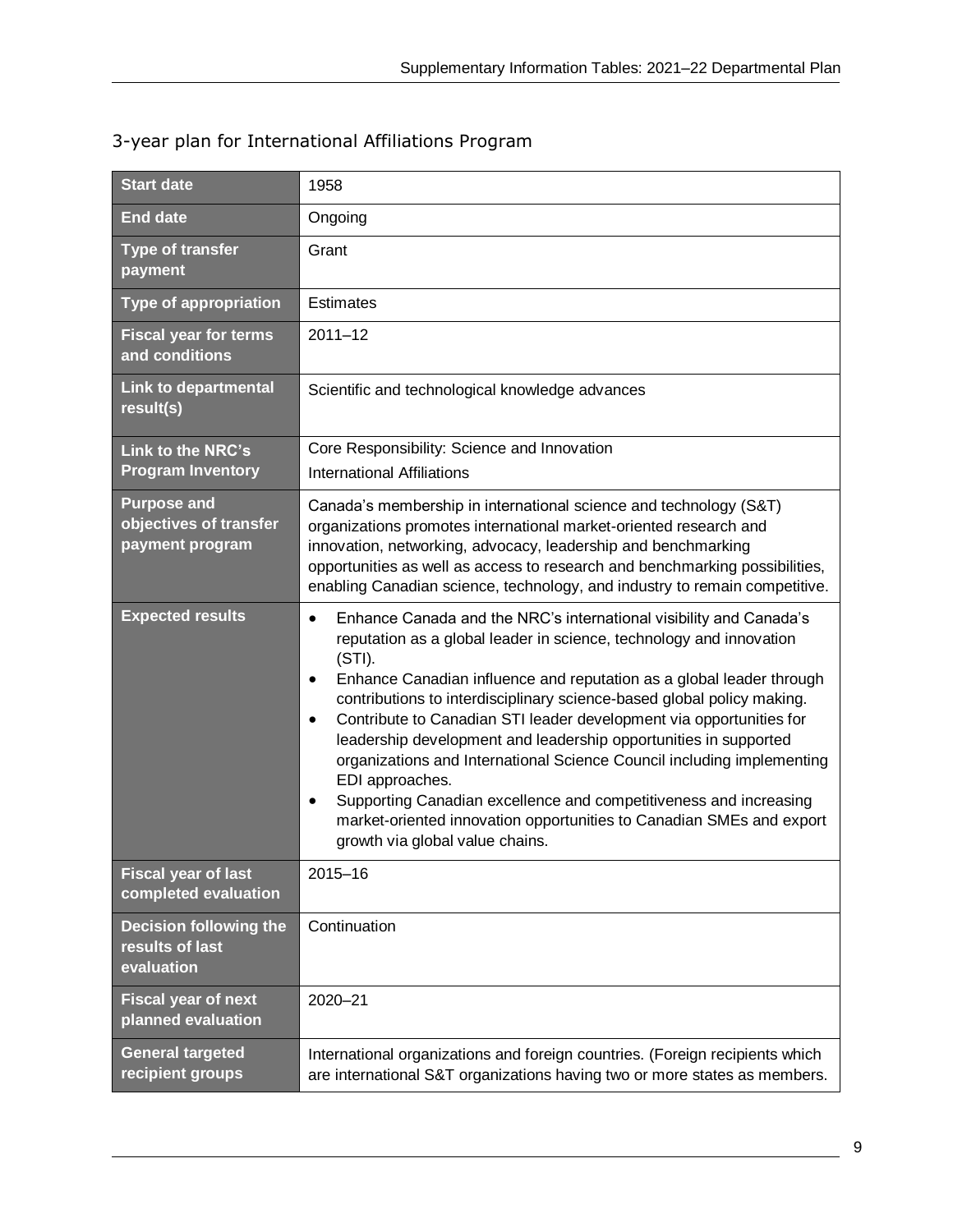|                                                       | As well, non-foreign recipients are non-governmental Canadian delegates<br>who attend related meetings hosted by these foreign recipients).                                                                                                                                                                                                                                               |
|-------------------------------------------------------|-------------------------------------------------------------------------------------------------------------------------------------------------------------------------------------------------------------------------------------------------------------------------------------------------------------------------------------------------------------------------------------------|
| Initiatives to engage<br>applicants and<br>recipients | In addition to the in-depth engagement of 2019-20, another series of<br>bilateral discussions with Canadian national committees and Canadian<br>program leads over 2020-21 ensured continued recipient engagement in<br>the program. All were also evaluated through questionnaires and short<br>interviews to assess performance and program direction.                                  |
|                                                       | Similarly, further progress is to be noted on the new cross government of<br>Canada advisory committee, which now includes approved terms of<br>reference and subcommittees to support EDI initiatives, nominations and<br>awards and developing funding and assessments of Canadian national<br>committees and Canadian program leads (CNCs).                                            |
|                                                       | In addition to consulting all CNCs on EDI and international activities and<br>achievements, two tracks of outreach effort, to international peers and<br>Canadian stakeholders, including potential new applicants, have begun with<br>the intention of culminating in the effective participation of the Canadian<br>delegation to the ISC General Assembly, scheduled for fall of 2021. |

| Type of transfer<br>payment    | $2020 - 21$<br>forecast<br>spending | $2021 - 22$<br>planned<br>spending | $2022 - 23$<br>planned<br>spending | $2023 - 24$<br>planned<br>spending |
|--------------------------------|-------------------------------------|------------------------------------|------------------------------------|------------------------------------|
| Total grants                   | 609,359                             | 560,000                            | 560,000                            | 560,000                            |
| <b>Total contributions</b>     | -                                   |                                    | ۰                                  |                                    |
| <b>Total Transfer Payments</b> | 609,359                             | 560,000                            | 560,000                            | 560,000                            |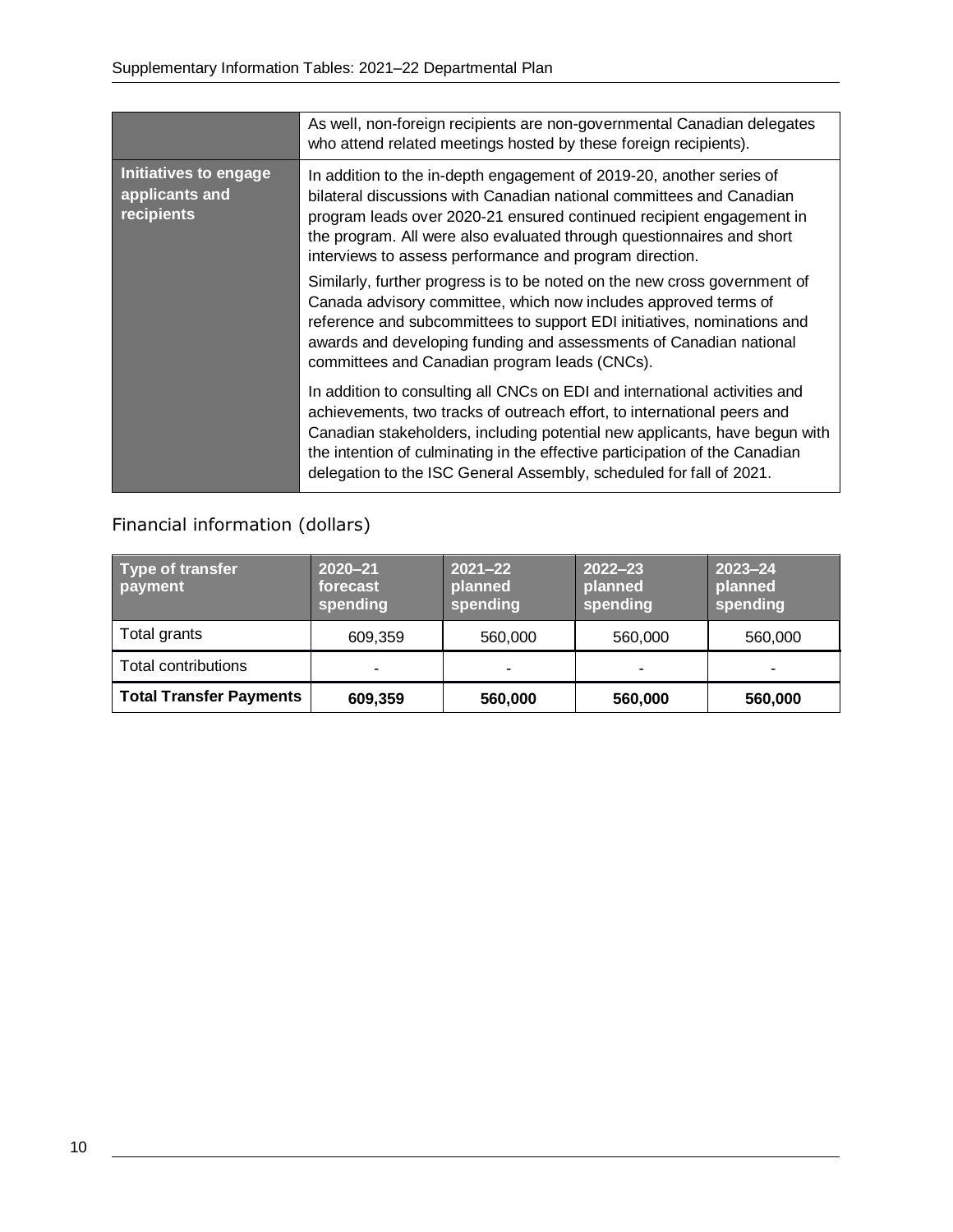| <b>Start date</b>                                               | 1978                                                                                                                                                                                                                                                                                                                                                                                                                                                                                                                                                                                                                                                                                                                                                                                                                                                                                                                                                                                                                                                                                          |
|-----------------------------------------------------------------|-----------------------------------------------------------------------------------------------------------------------------------------------------------------------------------------------------------------------------------------------------------------------------------------------------------------------------------------------------------------------------------------------------------------------------------------------------------------------------------------------------------------------------------------------------------------------------------------------------------------------------------------------------------------------------------------------------------------------------------------------------------------------------------------------------------------------------------------------------------------------------------------------------------------------------------------------------------------------------------------------------------------------------------------------------------------------------------------------|
| <b>End date</b>                                                 | Ongoing                                                                                                                                                                                                                                                                                                                                                                                                                                                                                                                                                                                                                                                                                                                                                                                                                                                                                                                                                                                                                                                                                       |
| <b>Type of transfer</b><br>payment                              | Contribution                                                                                                                                                                                                                                                                                                                                                                                                                                                                                                                                                                                                                                                                                                                                                                                                                                                                                                                                                                                                                                                                                  |
| <b>Type of appropriation</b>                                    | <b>Estimates</b>                                                                                                                                                                                                                                                                                                                                                                                                                                                                                                                                                                                                                                                                                                                                                                                                                                                                                                                                                                                                                                                                              |
| <b>Fiscal year for terms</b><br>and conditions                  | $2015 - 16$                                                                                                                                                                                                                                                                                                                                                                                                                                                                                                                                                                                                                                                                                                                                                                                                                                                                                                                                                                                                                                                                                   |
| <b>Link to departmental</b>                                     | Scientific and technological knowledge advances                                                                                                                                                                                                                                                                                                                                                                                                                                                                                                                                                                                                                                                                                                                                                                                                                                                                                                                                                                                                                                               |
| result(s)                                                       | Innovative businesses grow                                                                                                                                                                                                                                                                                                                                                                                                                                                                                                                                                                                                                                                                                                                                                                                                                                                                                                                                                                                                                                                                    |
|                                                                 | Evidence-based solutions inform decisions in Government priority areas                                                                                                                                                                                                                                                                                                                                                                                                                                                                                                                                                                                                                                                                                                                                                                                                                                                                                                                                                                                                                        |
| <b>Link to the NRC's</b>                                        | Core Responsibility: Science and Innovation                                                                                                                                                                                                                                                                                                                                                                                                                                                                                                                                                                                                                                                                                                                                                                                                                                                                                                                                                                                                                                                   |
| <b>Program Inventory</b>                                        | Program: Herzberg Astronomy & Astrophysics                                                                                                                                                                                                                                                                                                                                                                                                                                                                                                                                                                                                                                                                                                                                                                                                                                                                                                                                                                                                                                                    |
| <b>Purpose and</b><br>objectives of transfer<br>payment program | Astronomy is a global science. The increasing cost of leading-edge<br>observatories and the scarcity of ideal observation sites have led to a greater<br>focus on international collaboration for large-scale astronomy projects which<br>lead to advances in our knowledge and understanding of the universe.                                                                                                                                                                                                                                                                                                                                                                                                                                                                                                                                                                                                                                                                                                                                                                                |
|                                                                 | The NRC, in collaboration with other international bodies, provides financial<br>contributions to support the management and operations of offshore ground-<br>based observatories and their related facilities, including the Canada-France-<br>Hawaii Telescope (CFHT), the twin telescopes of the Gemini Observatory and<br>the Atacama Large Millimeter Array (ALMA). The NRC participates in the<br>oversight and direction of these facilities and their research capabilities. The<br>NRC also represents Canada in the Square Kilometre Array (SKA) consortium<br>for the pre-construction phase of the telescope. In 2015, Canada joined the<br>international partnership to participate in the Thirty Meter Telescope (TMT).<br>The NRC, on behalf of Canada, provides both financial and in-kind<br>contributions.                                                                                                                                                                                                                                                                 |
|                                                                 | International agreements governing these observatories are long-term<br>commitments that specify contributions to support preconstruction design and<br>development, construction, operation and maintenance, capital improvements<br>(e.g., development of new astronomical instruments and other facility<br>upgrades) and decommissioning of the international ground-based<br>observatories and their related facilities. In addition, they include commitments<br>to support the university-based user communities to ensure a fair and<br>progressive use of these observatories. The NRC participates in the<br>governance of these international facilities on behalf of the Canadian<br>astronomy research community and provides appropriate support, including<br>sophisticated data management services and instrumentation. Through the<br>NRC's financial and in-kind contributions, the Canadian astronomy community<br>is assured merit-based access to these facilities with appropriate support.<br>Recipients are not required to repay funds obtained under this transfer |
|                                                                 | payment program.                                                                                                                                                                                                                                                                                                                                                                                                                                                                                                                                                                                                                                                                                                                                                                                                                                                                                                                                                                                                                                                                              |

<span id="page-12-0"></span>3-year plan for International Astronomical Observatories Program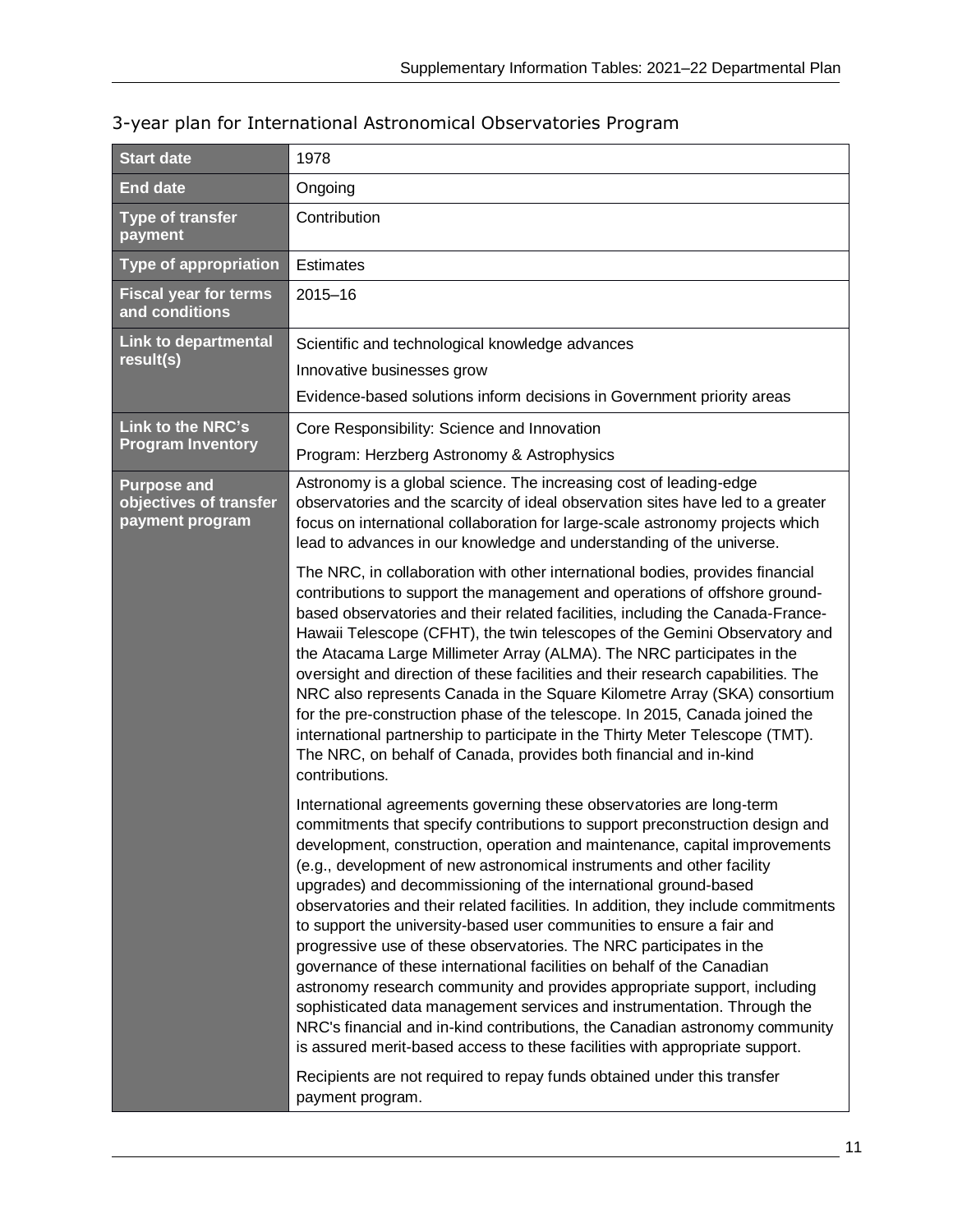| <b>Expected results</b>                                        | • Canadian astronomers have access to leading-edge facilities and<br>technology.<br>• Qualified students and post-doctoral researchers have access to facilities to<br>advance their training.<br>• Canada plays a prominent role in international scientific endeavours.<br>• Scientific benefit of telescopes to the Canadian and the global community is<br>maximized through progressive science programs using leading-edge<br>instrumentation.<br>• Canadian industry has opportunities to participate in advanced scientific<br>projects and opportunities to benefit from contracts and technology<br>development.                                                                                                                                                                                                                                                                                                                                                                                                                                                                                                                                     |
|----------------------------------------------------------------|----------------------------------------------------------------------------------------------------------------------------------------------------------------------------------------------------------------------------------------------------------------------------------------------------------------------------------------------------------------------------------------------------------------------------------------------------------------------------------------------------------------------------------------------------------------------------------------------------------------------------------------------------------------------------------------------------------------------------------------------------------------------------------------------------------------------------------------------------------------------------------------------------------------------------------------------------------------------------------------------------------------------------------------------------------------------------------------------------------------------------------------------------------------|
| <b>Fiscal year of last</b><br>completed evaluation             | $2016 - 17$                                                                                                                                                                                                                                                                                                                                                                                                                                                                                                                                                                                                                                                                                                                                                                                                                                                                                                                                                                                                                                                                                                                                                    |
| <b>Decision following</b><br>the results of last<br>evaluation | Continuation                                                                                                                                                                                                                                                                                                                                                                                                                                                                                                                                                                                                                                                                                                                                                                                                                                                                                                                                                                                                                                                                                                                                                   |
| <b>Fiscal year of next</b><br>planned evaluation               | $2021 - 22$                                                                                                                                                                                                                                                                                                                                                                                                                                                                                                                                                                                                                                                                                                                                                                                                                                                                                                                                                                                                                                                                                                                                                    |
| <b>General targeted</b><br>recipient groups                    | Foreign States, intergovernmental organizations or corporations that operate<br>international observatories that have entered into agreements with Canada<br>(NRC) to support costs related to ground-based astronomical observatories. In<br>the case of intergovernmental organizations, Canada and one or more foreign<br>states are members. An eligible recipient can be a Canadian Crown<br>Corporation or other delivery partner.                                                                                                                                                                                                                                                                                                                                                                                                                                                                                                                                                                                                                                                                                                                       |
| <b>Initiatives to engage</b><br>applicants and<br>recipients   | The NRC manages observatories established or maintained by the<br>Government of Canada for the benefit of the Canadian astronomy research<br>community, aligning its contributions to the priorities of the community's Long<br>Range Plan for Astronomy and Astrophysics. The NRC participates on the<br>Boards which oversee the observatories to ensure that the science directions<br>and programs of the facilities reflect Canadian strengths and interests. In<br>addition, the NRC ensures that these activities increase opportunities for<br>Canadian researchers and firms to develop relevant instrumentation for the<br>observatories. To carry out its roles effectively, the NRC provides current<br>information about each observatory to research community-based committees<br>of scientists which provide expert advice on observatory operations and<br>development. The NRC provides extensive support to the user community<br>through numerous services extending from administering the time allocation<br>process for Canadian researchers through to delivery of science-ready data<br>(through its Canadian Astronomy Data Centre). |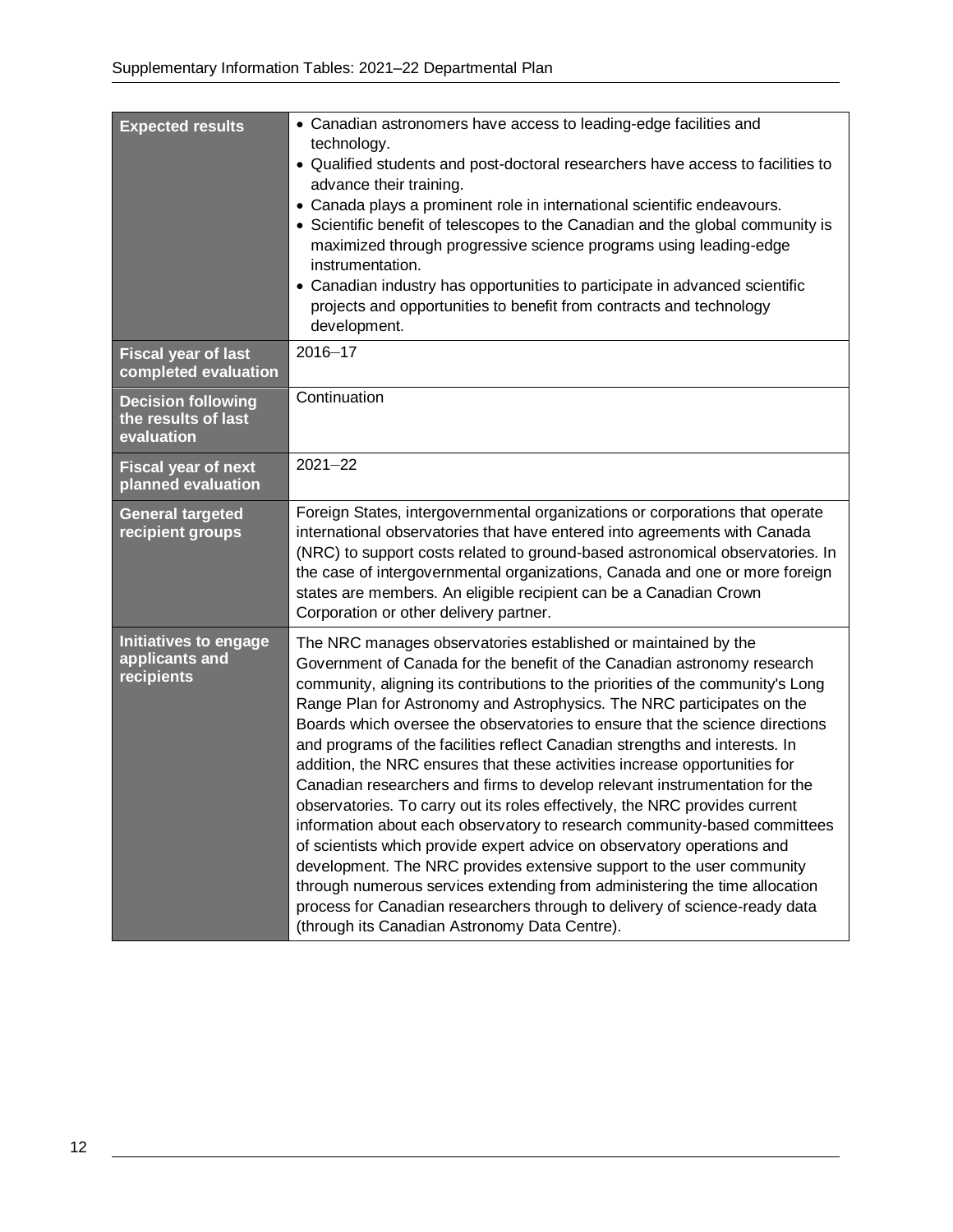| Type of transfer<br>payment    | $2020 - 21$<br>forecast<br>spending | $2021 - 22$<br>planned<br>spending | $2022 - 23$<br>planned<br>spending | $2023 - 24$<br>planned<br>spending |
|--------------------------------|-------------------------------------|------------------------------------|------------------------------------|------------------------------------|
| Total grants                   |                                     |                                    |                                    |                                    |
| Total contributions            | 26,403,501                          | 53,126,691                         | 51,652,495                         | 51,759,212                         |
| <b>Total Transfer Payments</b> | 26,403,501                          | 53,126,691                         | 51,652,495                         | 51,759,212                         |

The variance between planned spending for 2020-21 and future years is mainly due to the reprofile request submitted by the NRC for the 2021-22 Annual Reference Level Update due to project activity delays associated with Canada's contribution to the TMT. The NRC requested a reprofile of \$33.0M from 2020-21 to future years (\$12.3M to 2022-23 and \$20.7M to 2023-24).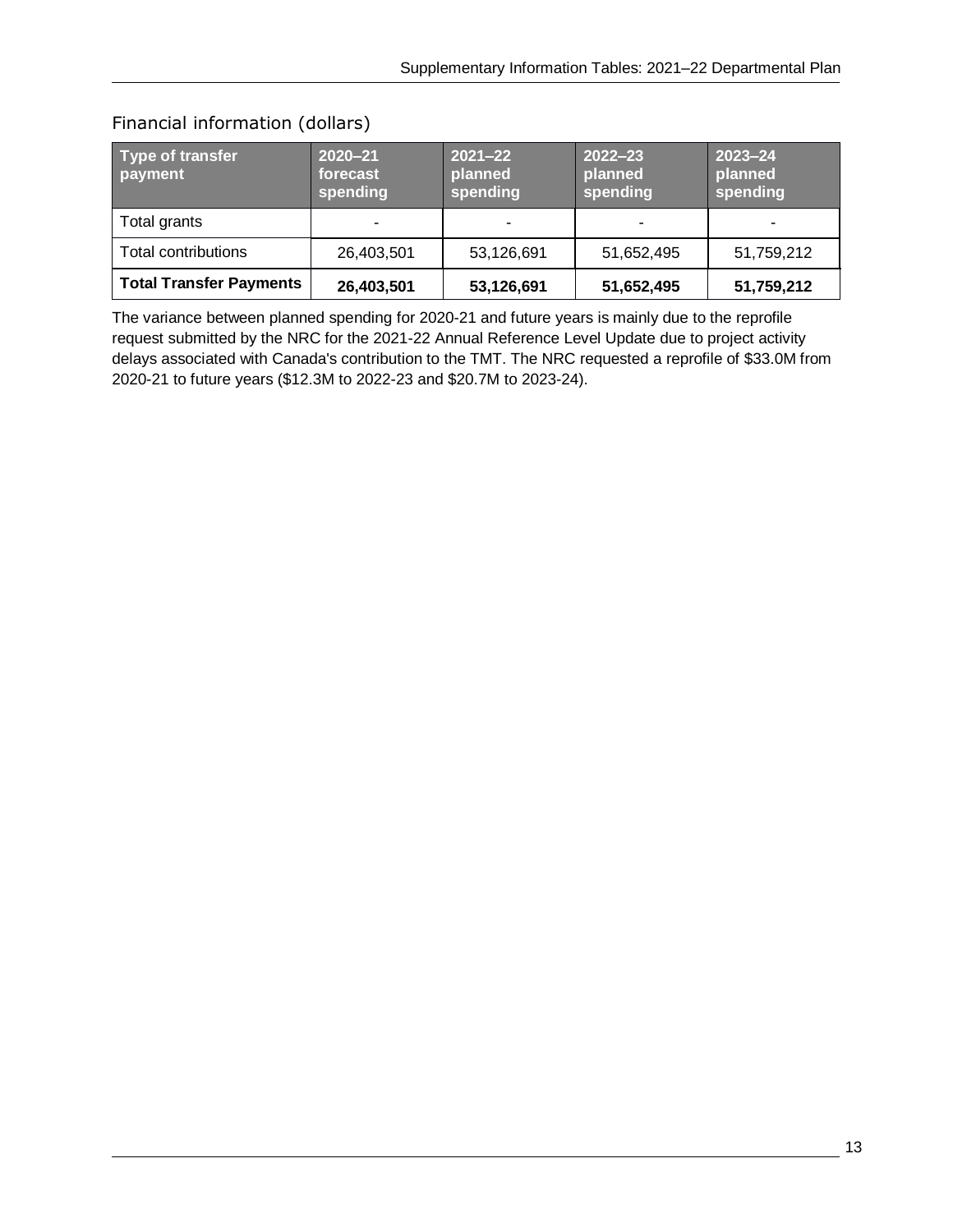## <span id="page-15-0"></span>3-year plan for TRIUMF

| <b>Start date</b>                                               | April 1, 1977                                                                                                                                                                                                                                                                                                                                                                                                                                                                                                                                                                                                                                                                                                                                                                                                                                                                                                                                                                                                                                                                                                                                                 |
|-----------------------------------------------------------------|---------------------------------------------------------------------------------------------------------------------------------------------------------------------------------------------------------------------------------------------------------------------------------------------------------------------------------------------------------------------------------------------------------------------------------------------------------------------------------------------------------------------------------------------------------------------------------------------------------------------------------------------------------------------------------------------------------------------------------------------------------------------------------------------------------------------------------------------------------------------------------------------------------------------------------------------------------------------------------------------------------------------------------------------------------------------------------------------------------------------------------------------------------------|
| <b>End date</b>                                                 | Ongoing                                                                                                                                                                                                                                                                                                                                                                                                                                                                                                                                                                                                                                                                                                                                                                                                                                                                                                                                                                                                                                                                                                                                                       |
| <b>Type of transfer</b><br>payment                              | Contribution                                                                                                                                                                                                                                                                                                                                                                                                                                                                                                                                                                                                                                                                                                                                                                                                                                                                                                                                                                                                                                                                                                                                                  |
| <b>Type of</b><br>appropriation                                 | <b>Estimates</b>                                                                                                                                                                                                                                                                                                                                                                                                                                                                                                                                                                                                                                                                                                                                                                                                                                                                                                                                                                                                                                                                                                                                              |
| <b>Fiscal year for terms</b><br>and conditions                  | 2015-16                                                                                                                                                                                                                                                                                                                                                                                                                                                                                                                                                                                                                                                                                                                                                                                                                                                                                                                                                                                                                                                                                                                                                       |
| <b>Link to departmental</b><br>result(s)                        | Scientific and technological knowledge advances<br>Innovative businesses grow<br>Evidence-based solutions inform decisions in Government priority areas                                                                                                                                                                                                                                                                                                                                                                                                                                                                                                                                                                                                                                                                                                                                                                                                                                                                                                                                                                                                       |
| <b>Link to the NRC's</b><br><b>Program Inventory</b>            | Core Responsibility: Science and Innovation<br>Program: TRIUMF                                                                                                                                                                                                                                                                                                                                                                                                                                                                                                                                                                                                                                                                                                                                                                                                                                                                                                                                                                                                                                                                                                |
| <b>Purpose and</b><br>objectives of transfer<br>payment program | <b>TRIUME</b> is Canada's particle accelerator centre. The laboratory is one of<br>Canada's key investments in large-scale research infrastructure. It provides<br>world-class facilities for research in sub-atomic physics, accelerator science,<br>life sciences, and materials science. A consortium of 21 Canadian universities<br>(14 full members and seven associate members) owns and operates TRIUMF.<br>TRIUMF receives its federal operational funding through the NRC in five-year<br>allocations via a contribution agreement. The NRC plays an important<br>oversight and stewardship role for TRIUMF on behalf of the Government of<br>Canada.<br>Recipients are not required to repay funds obtained under this transfer                                                                                                                                                                                                                                                                                                                                                                                                                     |
|                                                                 | payment program.                                                                                                                                                                                                                                                                                                                                                                                                                                                                                                                                                                                                                                                                                                                                                                                                                                                                                                                                                                                                                                                                                                                                              |
| <b>Expected results</b>                                         | TRIUMF will support the Canadian and international particle and nuclear<br>physics community in alignment with the current 2017-2021 Canadian<br>Subatomic Physics Long Range Plan (LRP), the forthcoming 2022-2026 LRP,<br>and laboratory's own Five-Year Plan (2020-25).<br>In the second year of the new Five-Year Plan, TRIUMF will deliver impact<br>across the three core dimensions of Science and Technology, People and<br>Skills, and Innovation and Collaboration. TRIUMF expects to:<br>• Conduct world-class science across TRIUMF's core programs<br>• Support Canada and TRIUMF's research communities in navigating the<br>impact of the COVID-19 pandemic<br>• Advance completion of the ARIEL facility and achieve the milestone of<br>delivering new science from the CANREB facility<br>• Lead and participate in top-tier international research collaborations<br>• Provide hands-on training to students and early career researchers, as well<br>as enable the exchange of global talent<br>• Support the development of new industry and community partnerships in<br>pursuit of increased economic and societal benefits for Canada |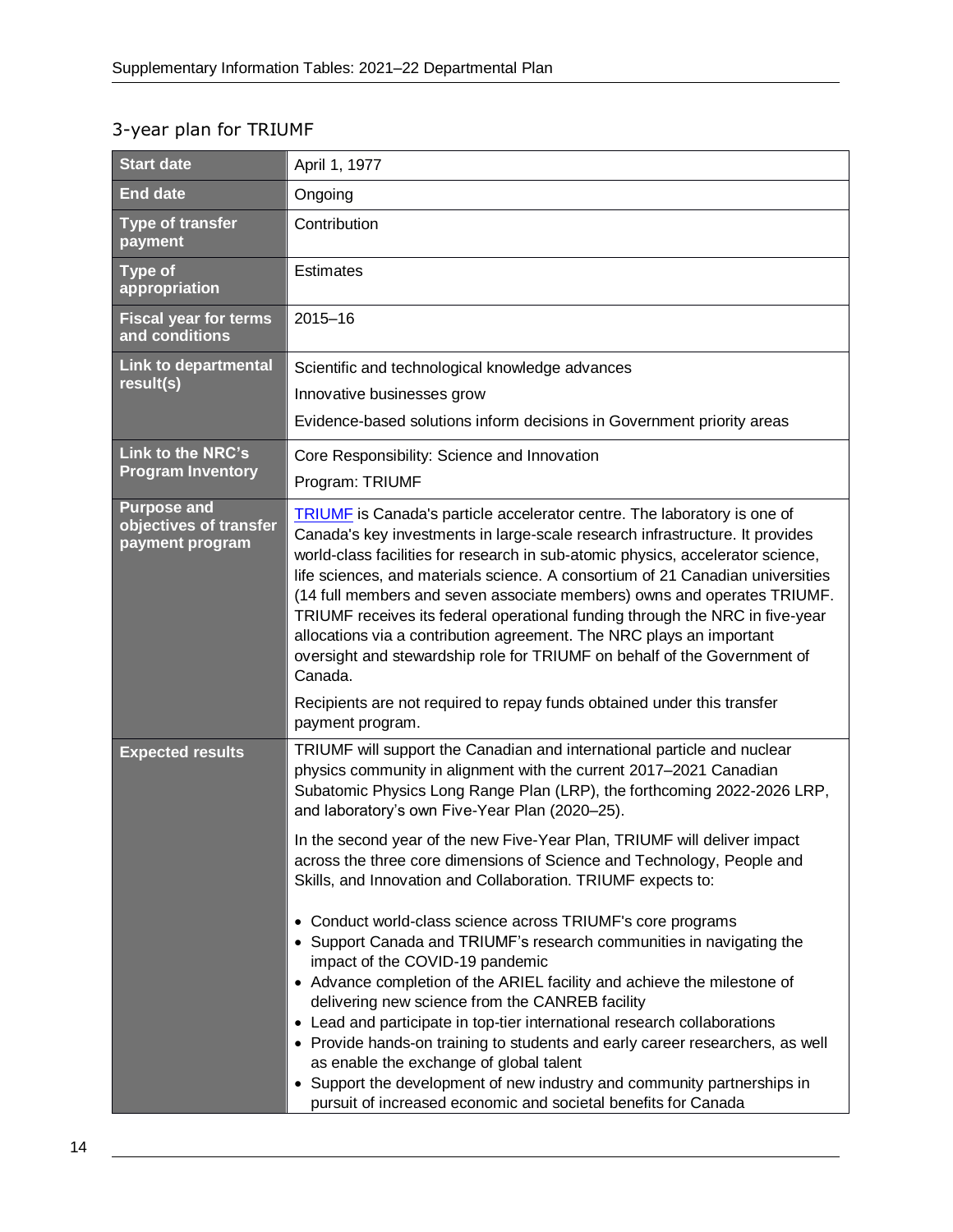|                                                                | • Streamline processes and improve operational efficiency                                                                                                                                                                                                                                                                                                                                                                                                                                                                                                                                                                                                                                                                                                                                                                                                                                                                                                                                                                                                                                                                         |
|----------------------------------------------------------------|-----------------------------------------------------------------------------------------------------------------------------------------------------------------------------------------------------------------------------------------------------------------------------------------------------------------------------------------------------------------------------------------------------------------------------------------------------------------------------------------------------------------------------------------------------------------------------------------------------------------------------------------------------------------------------------------------------------------------------------------------------------------------------------------------------------------------------------------------------------------------------------------------------------------------------------------------------------------------------------------------------------------------------------------------------------------------------------------------------------------------------------|
| <b>Fiscal year of last</b><br>completed<br>evaluation          | 2018-19                                                                                                                                                                                                                                                                                                                                                                                                                                                                                                                                                                                                                                                                                                                                                                                                                                                                                                                                                                                                                                                                                                                           |
| <b>Decision following</b><br>the results of last<br>evaluation | Continuation                                                                                                                                                                                                                                                                                                                                                                                                                                                                                                                                                                                                                                                                                                                                                                                                                                                                                                                                                                                                                                                                                                                      |
| <b>Fiscal year of next</b><br>planned evaluation               | $2022 - 23$                                                                                                                                                                                                                                                                                                                                                                                                                                                                                                                                                                                                                                                                                                                                                                                                                                                                                                                                                                                                                                                                                                                       |
| <b>General targeted</b><br>recipient groups                    | Non-profit organizations (TRIUMF)                                                                                                                                                                                                                                                                                                                                                                                                                                                                                                                                                                                                                                                                                                                                                                                                                                                                                                                                                                                                                                                                                                 |
| Initiatives to engage<br>applicants and<br>recipients          | The NRC chairs the Agency Committee on TRIUMF (ACT), which includes the<br>federal agencies that fund and oversee activities at TRIUMF, providing<br>TRIUMF management the opportunity to present progress and discuss future<br>directions for the facility.                                                                                                                                                                                                                                                                                                                                                                                                                                                                                                                                                                                                                                                                                                                                                                                                                                                                     |
|                                                                | The NRC also manages the Advisory Committee on TRIUMF (ACOT),<br>composed of international experts within disciplines that span the research and<br>technology activities of TRIUMF. ACOT reports its findings to the NRC and<br>TRIUMF senior management twice annually, making recommendations on<br>programs and management as well as reporting on the scientific and<br>technological achievements of TRIUMF programs and facilities. Observer<br>representatives from the National Sciences and Engineering Research Council<br>of Canada, the Canada Foundation for Innovation, the Canadian Institute of<br>Nuclear Physics, the Canadian Institute of Particle Physics, the materials<br>science community and TRIUMF's user community ensure TRIUMF's<br>directions are well aligned with the research community's needs and that<br>TRIUMF is working with all its constituencies across Canada. The Committee<br>considers all aspects of the TRIUMF program, with a particular emphasis on<br>science and technological issues to ensure the relevance, impact, and world-<br>class standing of TRIUMF's activities. |
|                                                                | Through NRC activities in ACT and ACOT, the NRC maintains a close<br>relationship with TRIUMF. Dialogue ensures that Government of Canada<br>investments are optimal, and that the NRC meets the needs of its recipient, as<br>well as provides a vehicle for feedback on the transfer payment management<br>process.                                                                                                                                                                                                                                                                                                                                                                                                                                                                                                                                                                                                                                                                                                                                                                                                             |
|                                                                | TRIUMF has approximately 430 staff and students supported via the NRC's<br>contribution agreement. Roughly 130 additional positions are supported<br>through other sources for specific designated purposes, including temporary<br>funds to operate new capital infrastructure. In total, TRIUMF typically provides<br>training for more than 200 undergraduate, graduate students, and postdoctoral<br>fellows per year. TRIUMF has numerous programs aimed at young people,<br>students, teachers, and the general public to ensure that as many as possible<br>share the wonder of discovery and experience the excitement generated by<br>one of Canada's premier laboratories. In addition, TRIUMF offers a suite of<br>programs to aid in the growth and development of professional skills for its<br>graduate students and postdocs.                                                                                                                                                                                                                                                                                     |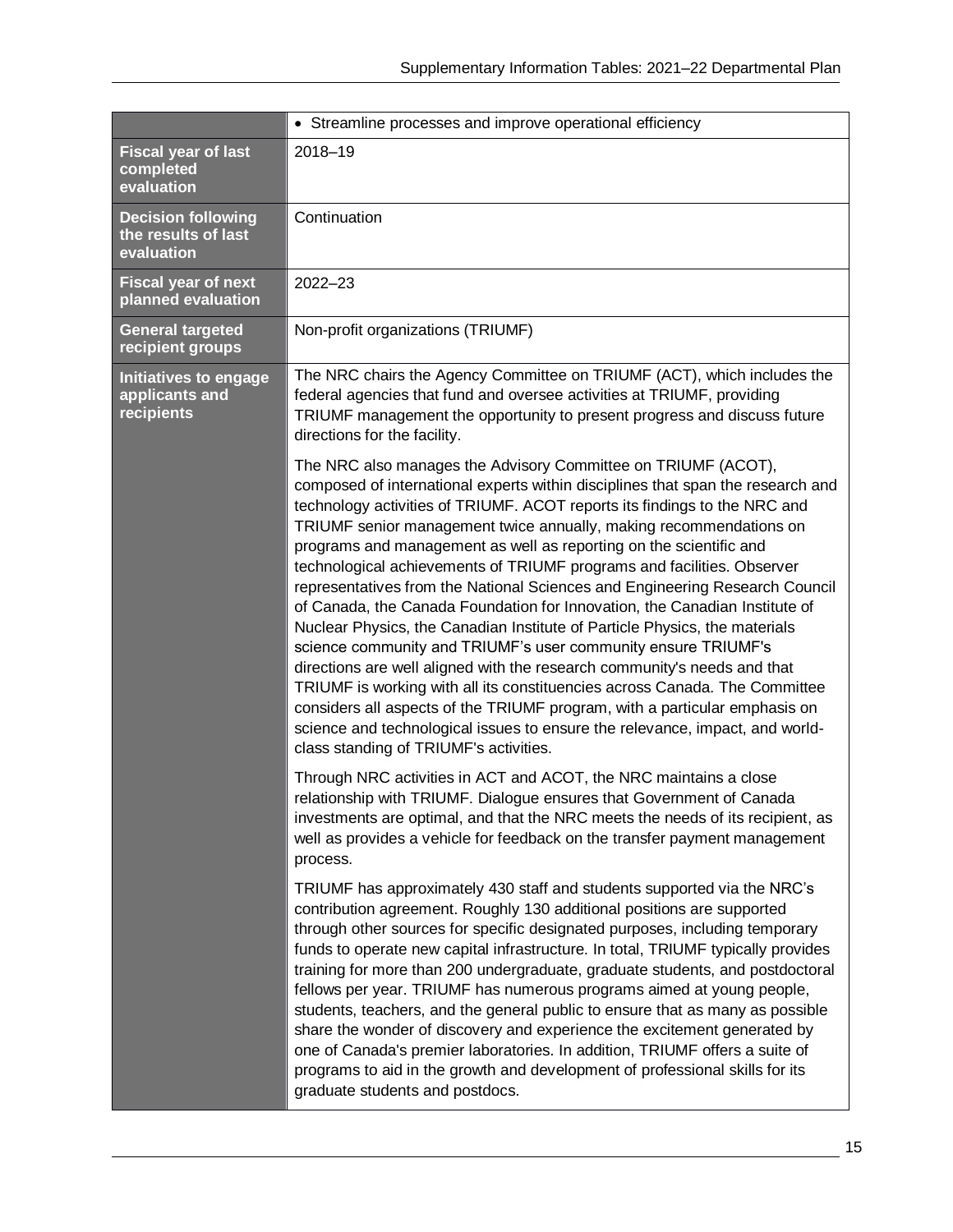| Type of transfer<br>payment    | $2020 - 21$<br>forecast<br>spending | $2021 - 22$<br>planned<br>spending | $2022 - 23$<br>planned<br>spending | $2023 - 24$<br>planned<br>spending |
|--------------------------------|-------------------------------------|------------------------------------|------------------------------------|------------------------------------|
| Total grants                   |                                     |                                    | ۰                                  |                                    |
| Total contributions            | 58,943,659                          | 60,748,372                         | 63,925,183                         | 60,646,436                         |
| <b>Total Transfer Payments</b> | 58,943,659                          | 60,748,372                         | 63,925,183                         | 60,646,436                         |

The variance between planned spending for 2020-21 and future years is mainly due to a multi-year agreement with Innovation, Science and Economic Development to support TRIUMF's collaboration with CERN (\$0.3M for 2020-21, \$2.0M for 2021-22, \$4.0M for 2022-23, \$3.2M for 2023-24 and \$0.5M for 2024-25).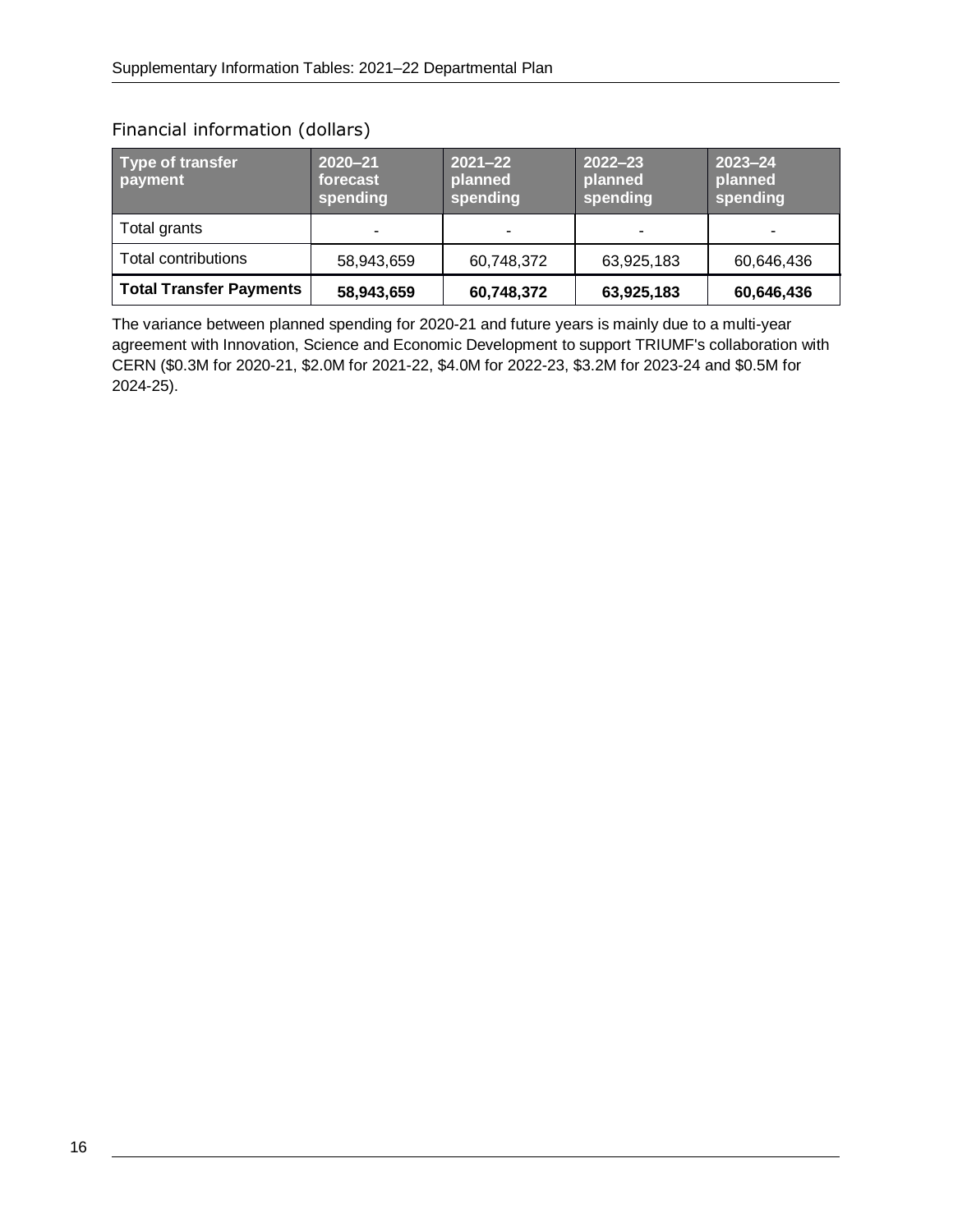# <span id="page-18-0"></span>Gender-based analysis (GBA) plus

General information

## Institutional GBA+ Capacity

The NRC will continue to formalize its GBA+ framework, accountability and reporting mechanisms. While the NRC does not have a specific GBA+ policy or statement of intent, GBA+ is part of the NRC's Equity, Diversity and Inclusion (EDI) Strategy.

The NRC has integrated GBA+ into many areas of its operations to assess potential impacts of its policies, programs, and initiatives on diverse groups. The intent is to use the framework to help ensure an inclusive approach from ideation through to outcome measurement.

In keeping with this approach, the NRC is:

- Integrating GBA+ into annual operational plans at the research centre and program level to help in applying GBA+ to existing and new R&D initiatives, program design, and monitoring and evaluation;
- Including GBA+ in NRC programs, such as NRC IRAP and the Collaborative Science, Technology and Innovation Program (Challenge Programs). GBA+ and EDI strategies are expected to be developed and updated on an evergreen basis;
- Using a GBA+ lens as part of its formal evaluation of the effectiveness of NRC programs and initiatives;
- Carrying out training and other capacity building initiatives with Program Directors and Planners across the organization; and
- Incorporating a GBA+ lens into a pilot project to renew select internal NRC processes.

The Responsibility Centre for GBA+ was established in the Secretary General's division and the Secretary General fills the role of GBA+ champion for the NRC.

Highlights of GBA+ Results Reporting Capacity by Program

| <b>Overall NRC</b> | • In alignment with the Gender Results Framework, the NRC<br>conducts GBA+ analysis on Cabinet documents (e.g.<br>Memoranda to Cabinet, Treasury Board submissions and budget<br>two-pagers), as well as during program design and in the<br>evaluation of initiatives.                                                                                                                       |
|--------------------|-----------------------------------------------------------------------------------------------------------------------------------------------------------------------------------------------------------------------------------------------------------------------------------------------------------------------------------------------------------------------------------------------|
|                    | • The NRC's Five-Year Strategic Plan, launched in 2019, includes<br>employment equity targets for all research centres, corporate<br>branches, and NRC IRAP. These targets would see each<br>business unit achieve at least labour market availability for each<br>of the under-represented groups (women, Indigenous peoples,<br>visible minorities, and persons with disabilities) by 2024. |
|                    | • The NRC continues to build capacity and expand awareness of<br>GBA+ across the organization. To date, this has included policy<br>employees, the NRC planning community, and Program                                                                                                                                                                                                        |